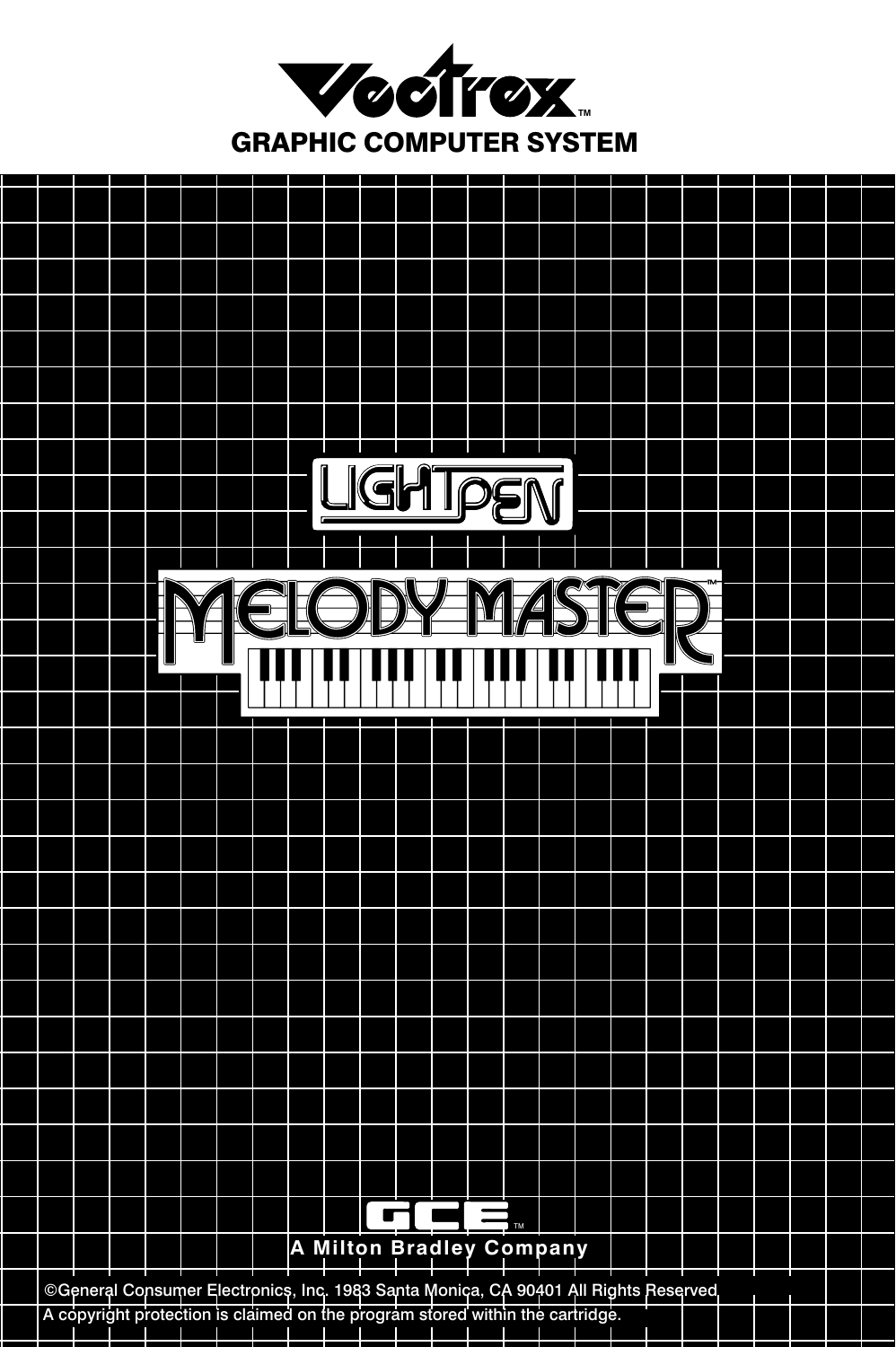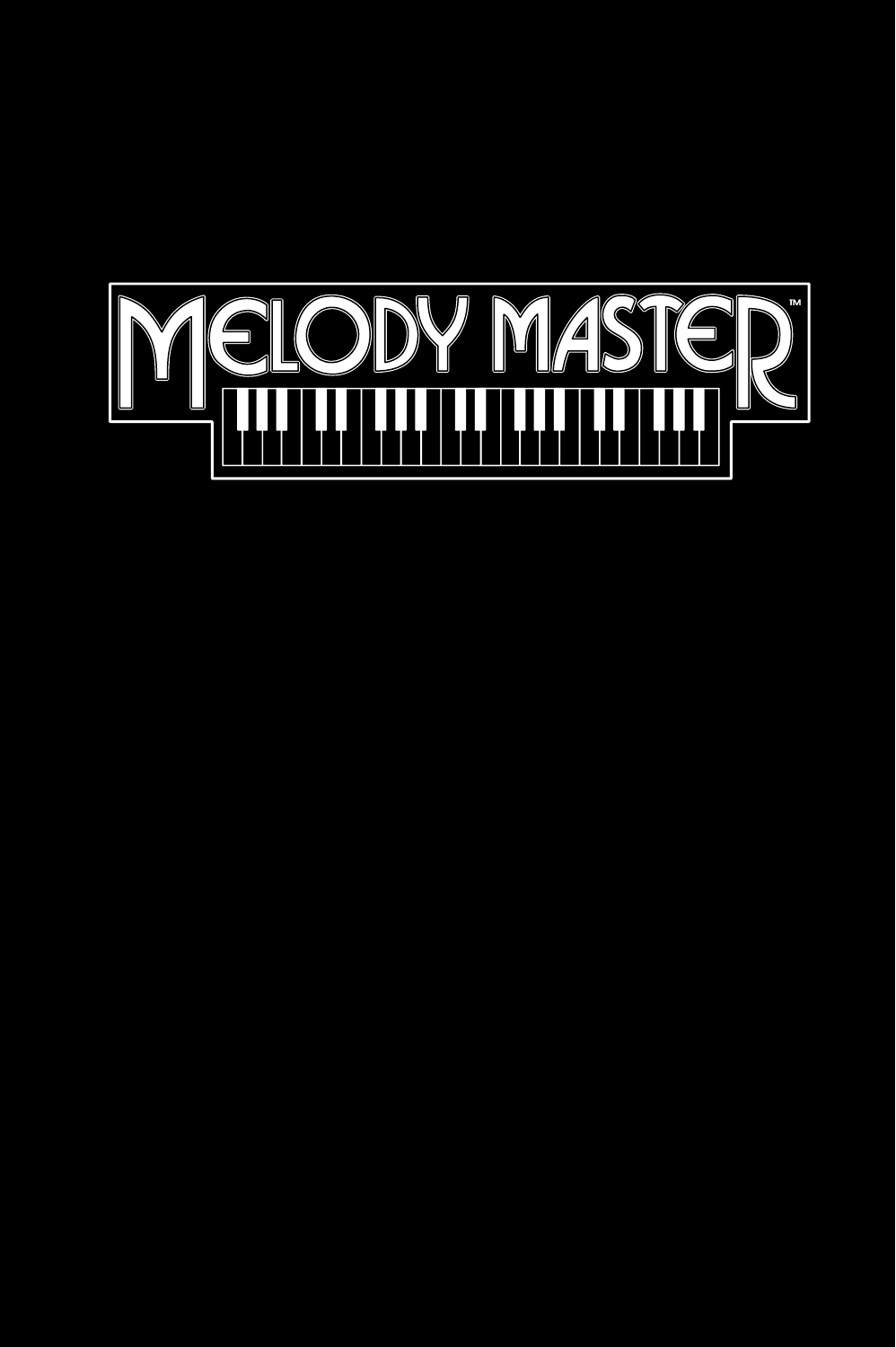*MELODY MASTER*™ is a high perfor*mance learning tool that's easy, educational and most of all...fun! Join the electronic revolution and let your own musical creativity come to life!*

*State-of-the-art technology now makes it possible for you to read music, recognize notes by ear and create anything you can hear! Try to compose a hit song! Play an old favorite! Watch your musical dreams take shape and sound!*

*You don't have to be a musical whiz to*  use and enjoy MELODY MASTER™ All you *need is a little imagination. We'll show you*  how to make MELODY MASTER™ put the *music in you!*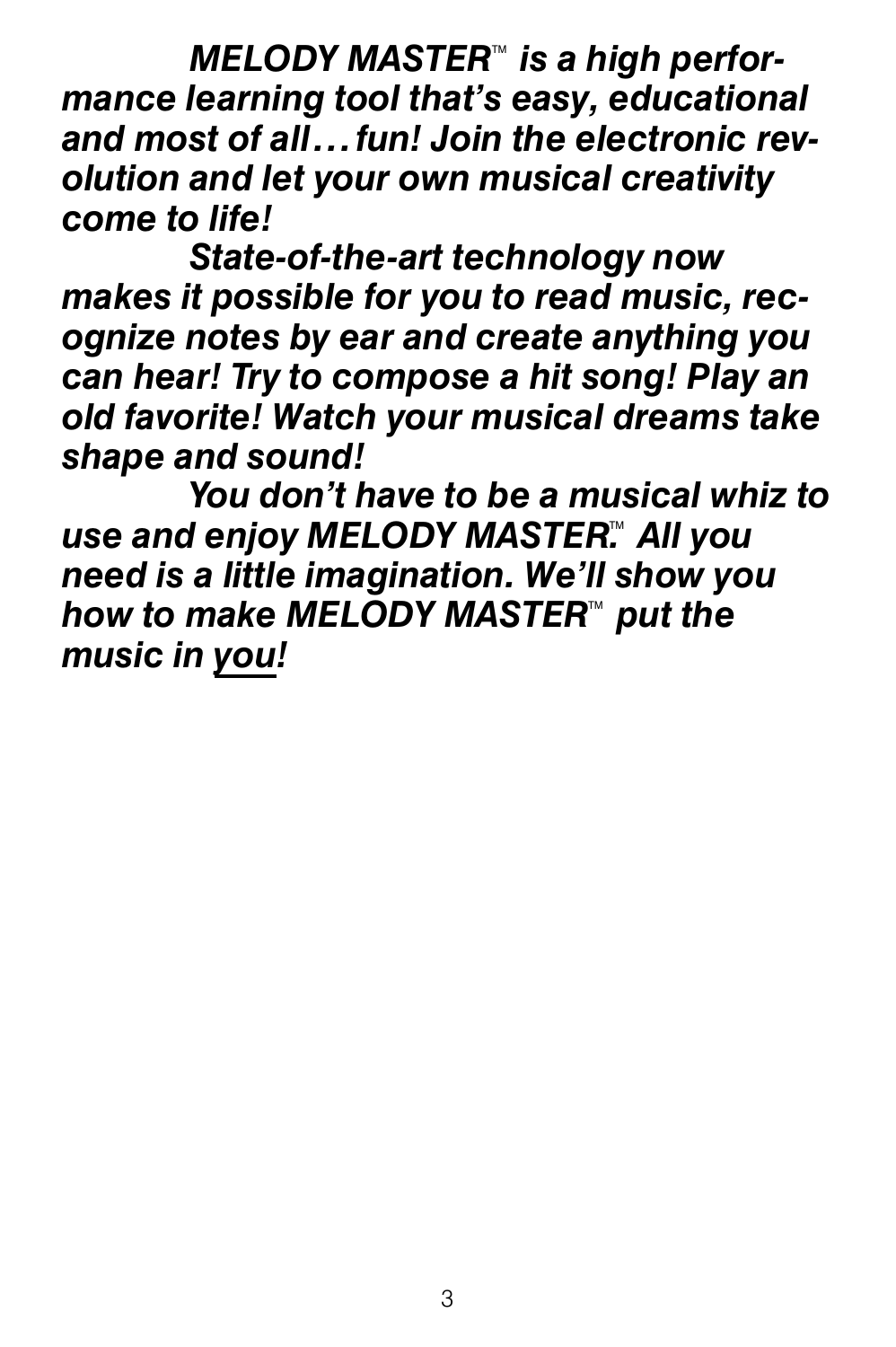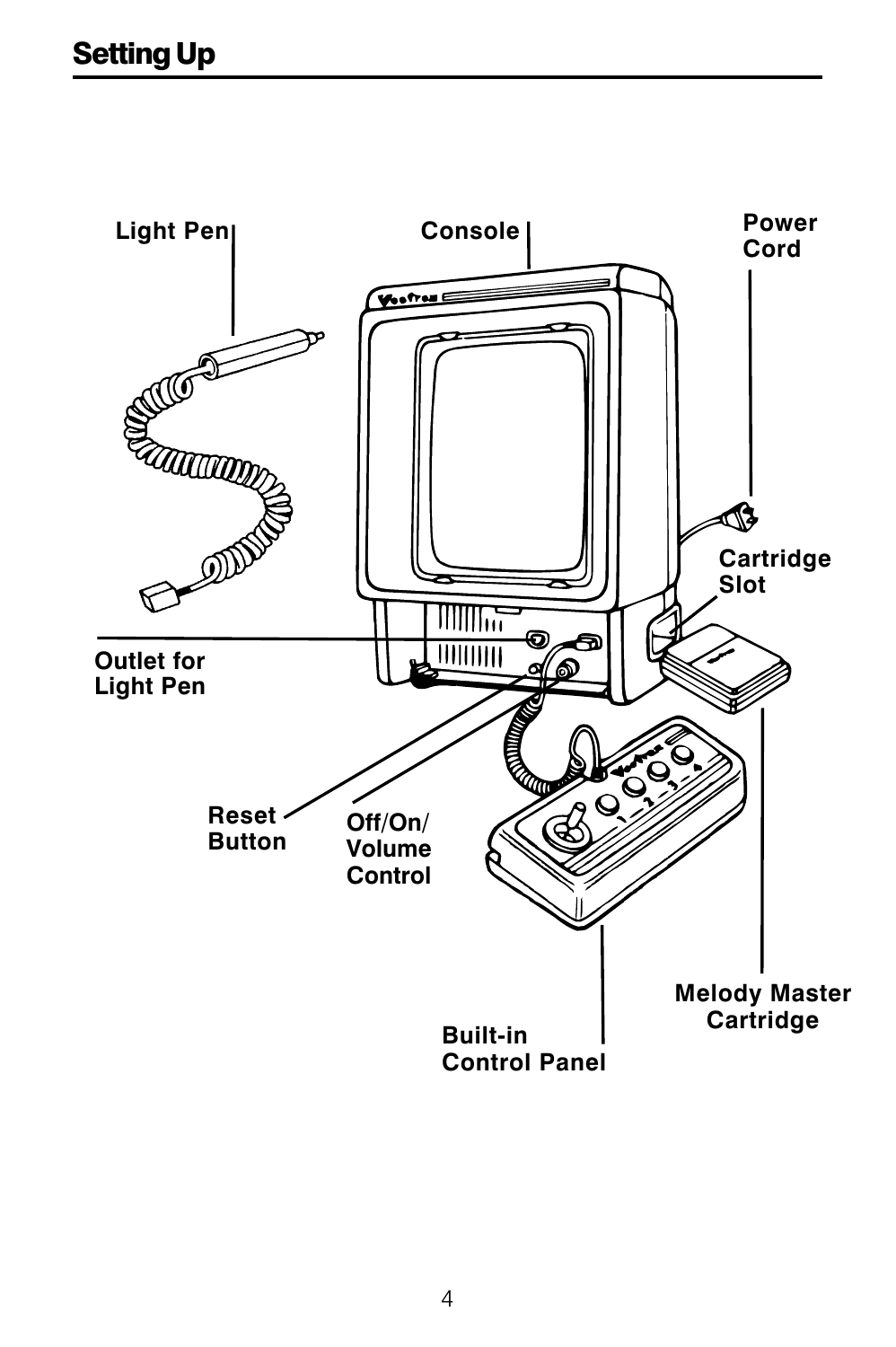- $\blacksquare$  Make sure the console power cord is plugged into a 120 volt AC 60 cycle electrical outlet.
- $\blacksquare$  Check to be sure the plug for the built-in control panel is firmly seated in the control panel outlet on the right.
- Plug the Vectrex Light Pen into the outlet marked '2nd PLAYER' (to the left of where the control panel is plugged in).
- $\blacksquare$  MAKE SURE THE CONSOLE IS TURNED OFF BE-FORE INSERTING THE CARTRIDGE. Insert the MEL- $ODY$  MASTER<sup> $M$ </sup> cartridge into the cartridge slot with the label side up. Be sure it is firmly inserted to the guideline marked on the cartridge.
- Turn the OFF/ON/VOLUME CONTROL to the ON position (clockwise). You will see the Vectrex title for a few seconds, then the MELODY MASTER™ name.
- $\blacksquare$  Adjust the volume control to the desired listening level. IMPORTANT:
- Adjust the BRIGHTNESS CONTROL (on the back of the console) so that the white dot in the center of the screen just barely disappears. If the brightness is too dim, the Light Pen will not provide maximum performance.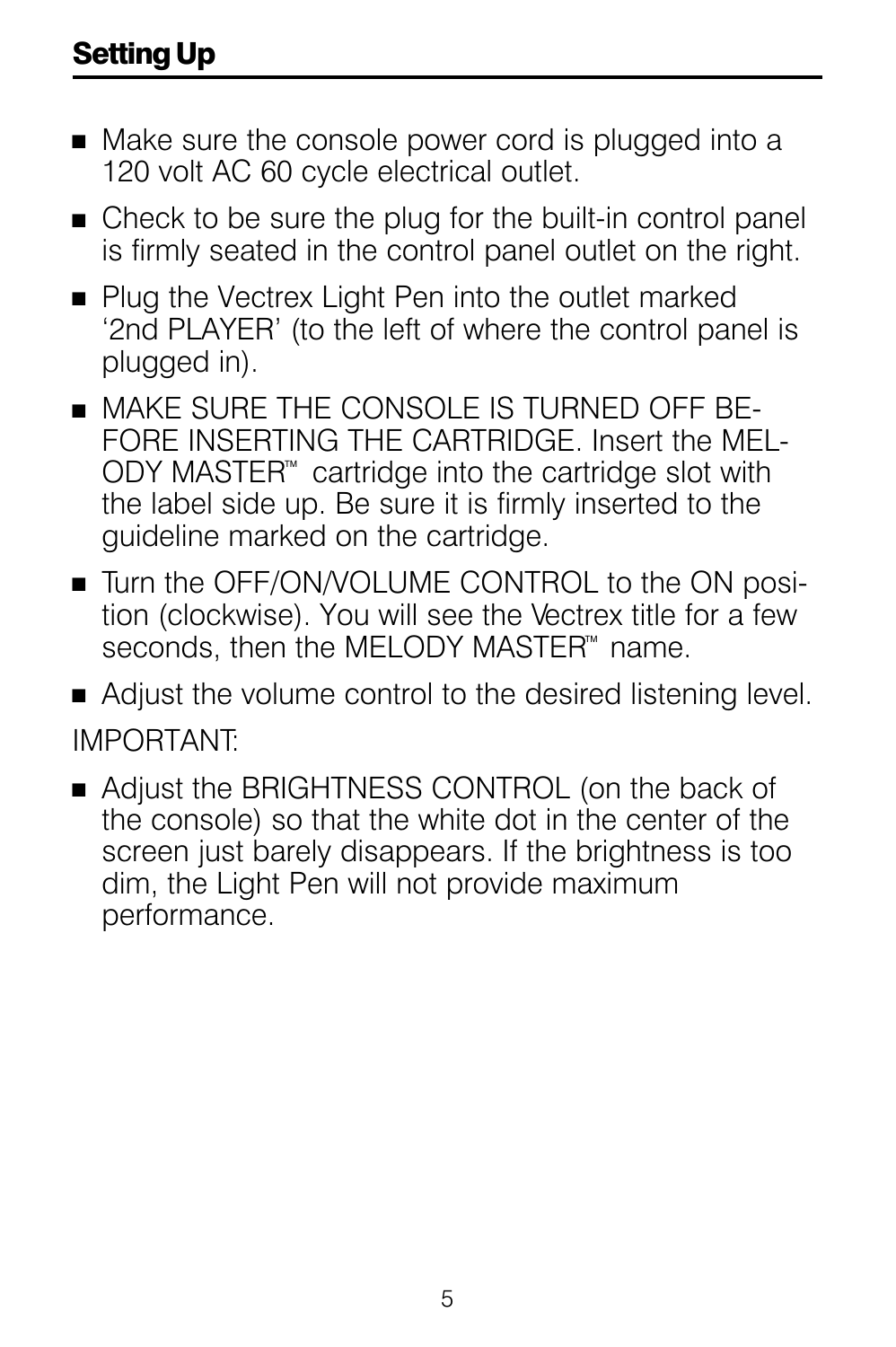You can enjoy Melody Master even if you don't know anything about music. Here are all the basic definitions and the information you'll need to get started on your musical adventures with Melody Master.

*What is a note?* Musical notes are symbols for particular tones or pitches created by sound vibrations. For example, the note "A" above middle "C" on the piano vibrates 440 times per second. Higher tones vibrate faster than lower tones.

*What is a key?* Musically, a key refers to the tonal center or tonic or root note of a song, depending on the melody. The key is designated by a letter corresponding to a note. The key of "C" is the most common key.

*What are musical staffs?* For the sake of convenience, music is written on staffs. The upper staff is the *treble clef*, symbolized by the  $\&$  symbol at the left of the staff. In the treble clef, the notes written ON the lines are E, G, B, D and F ("Every Good Boy Deserves Favor") The notes written in the spaces between the lines are F, A, C and E ("FACE").



In the *bass clef,* symbolized by the  $\hat{y}$  symbol at the left of the staff, the notes written ON the lines are G, B, D, F and A, while the notes written between the lines are A, C, E and G. You'll notice sometimes notes extend above and below the staffs. The bass clef was created to make it easier for musicians to read notes that would have been written so far below the treble clef it would have been difficult for the players to tell the notes apart.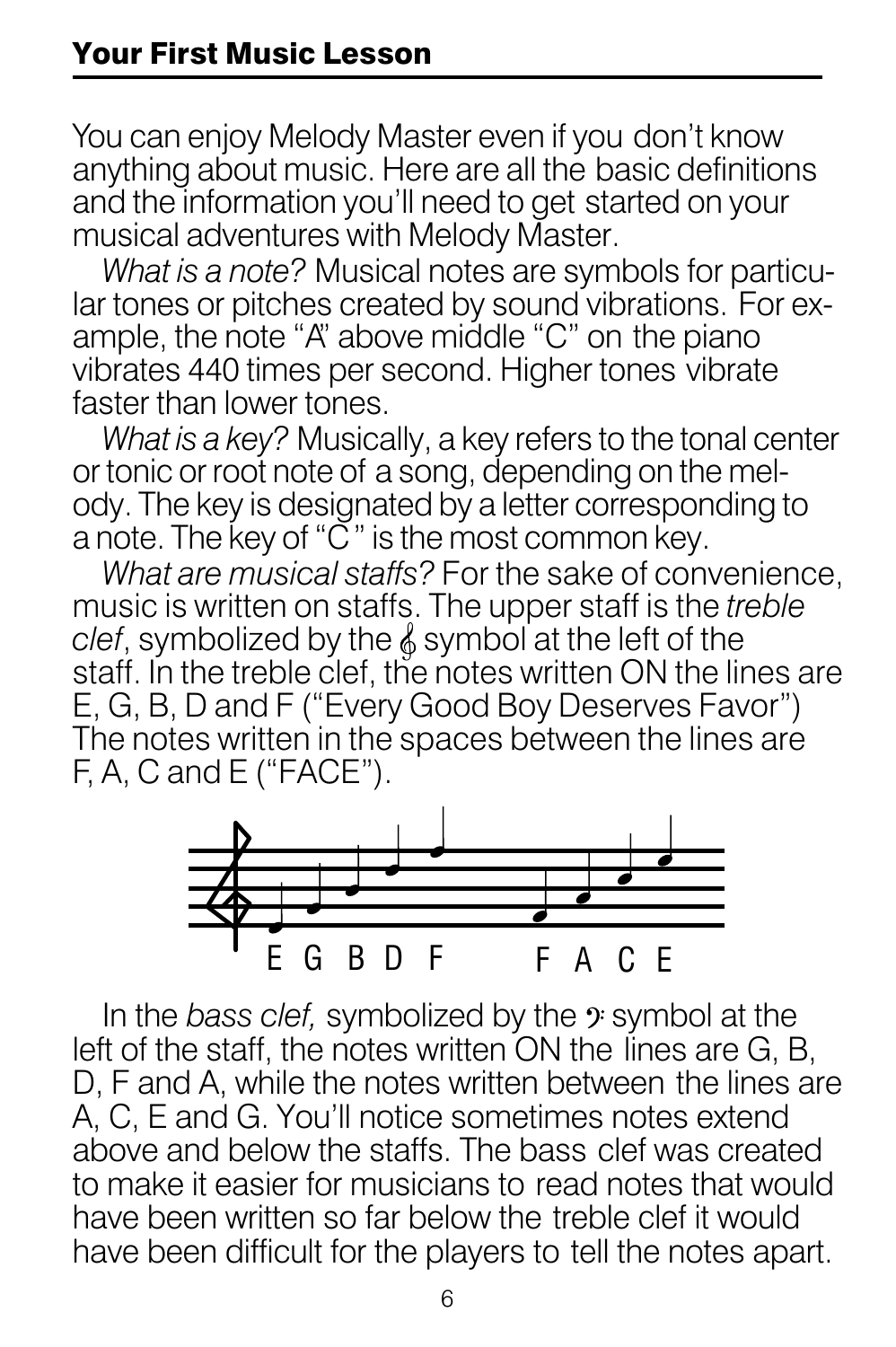

*What is the value of a note?* This refers to how LONG a particular note is played. MELODY MASTER's rhythm section is built around sixteenth notes. In other words, in the time it takes a whole note, symbolized by  $\bullet$  to be played —there are sixteen drumbeats. Half notes are equal to eight drumbeats, quarter notes, to four drumbeats, eighth notes  $\sqrt{\ }$  to two drumbeats and sixteenth notes sare the equivalent of one drumbeat each.

*What is a rest?* Musical rests symbolize periods of silence. Whole, half, quarter and eighth rests have the same values as their respective notes.

*What is an octave?* In Melody Master, an octave refers to the eight note distance between one "C" note and the next higher or lower "C". MELODY MASTER has a four octave range, corresponding to octaves 2, 3, 4 and 5 on the piano. The "C" in octave 4 is commonly known as "middle C" (i.e., the middle note on a piano).

#### Melody Master Range/Four Octaves Piano Range/88 Notes

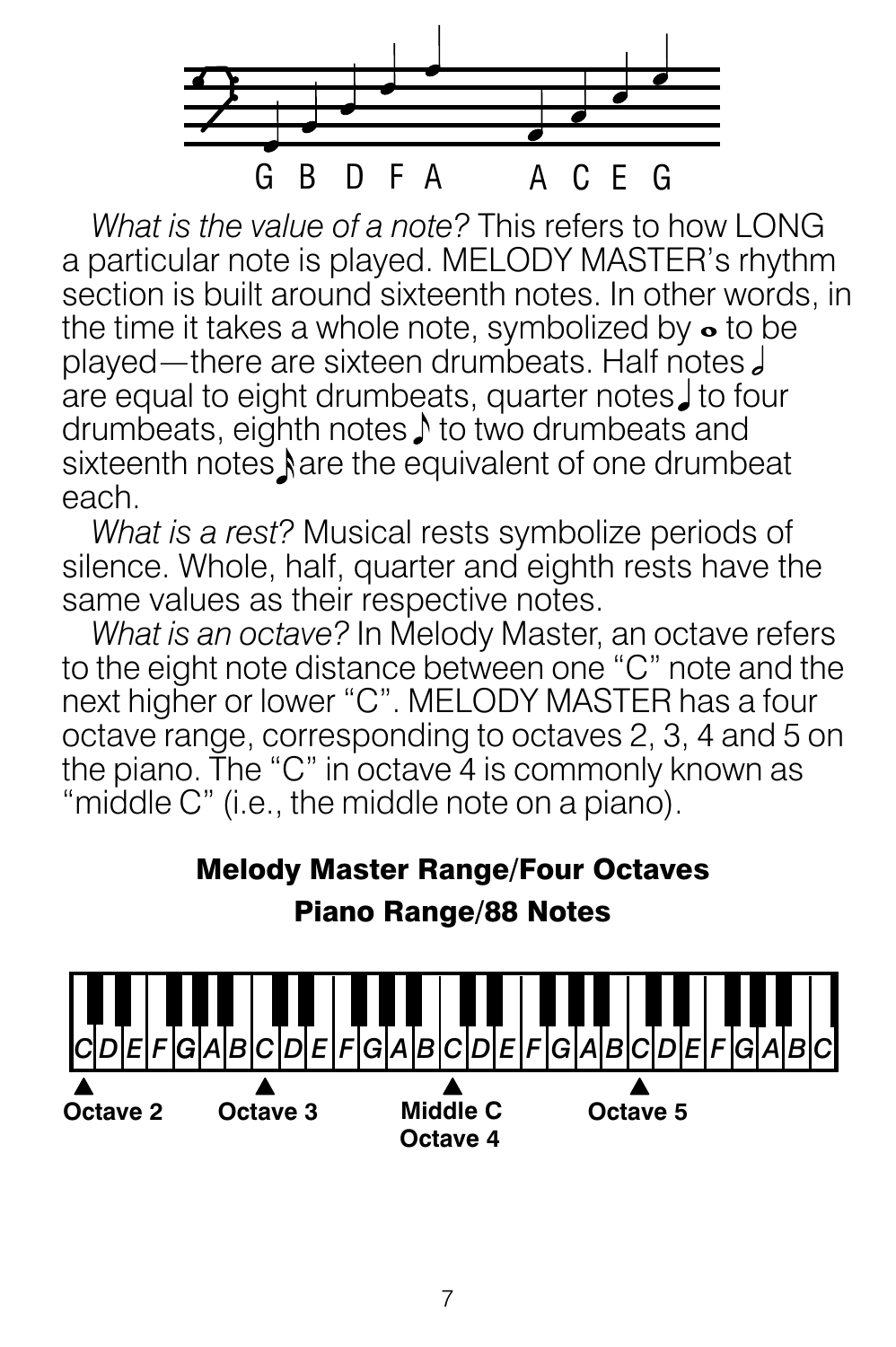*What are sharps and flats? Sharps # refer to notes* a half-tone HIGHER than the nearest whole tone. Flats b refer to notes a half-tone LOWER than the nearest whole tone.



(Note that "E" and "F" as well as "B" and "C" are only a half-tone apart to begin with, which is why there are no E sharps, F flats, B sharps or C flats.)

As you may have noticed, the black keys on a piano border two different whole tones. So what, are they, sharps or flats? The answer is BOTH. The note between "C" and "D" is EITHER "C sharp", symbolized by C<sup>#</sup> or "D flat", symbolized by D<sub>b</sub>. Whether they're called "C sharp" or "D flat" is, again, a matter of musical convenience. The important thing to remember is that they are the exact same pitch. (NOTE: For convenience, Melody Master shows only sharps, not flats.)



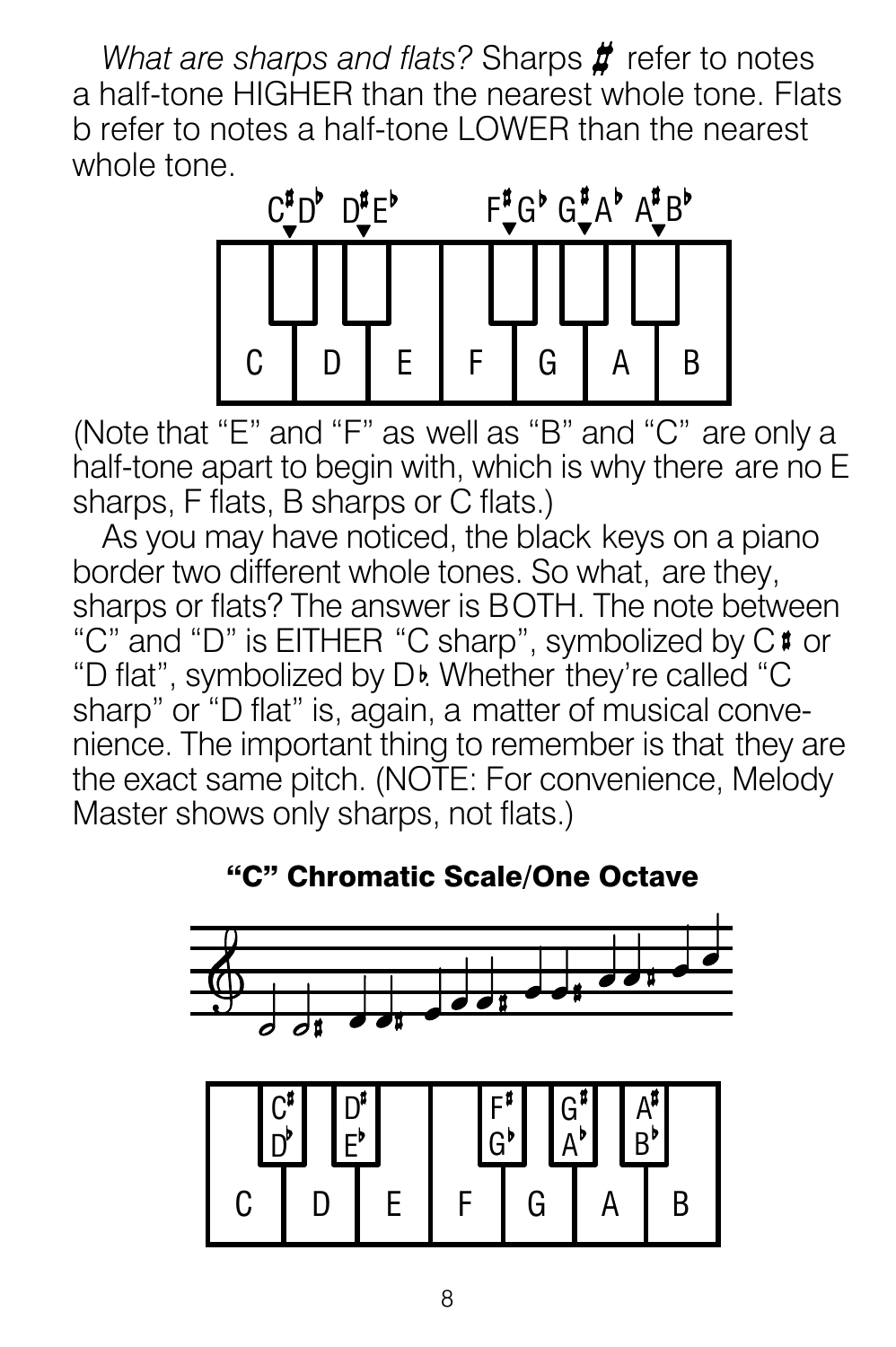Now that you know the basics of music, you're ready to begin your music adventures. After the Vectrex overture, a Menu with two selections will appear on the screen:



To make a selection, point the Light Pen at the appropriate word and your desired mode will begin. (NOTE: When pointing the Light Pen at a word, move the pen across the word slowly until your selection is registered.)

#### Game Mode

This mode allows you to play two different games, both designed to help you recognize musical notes. When you select GAME, a second Menu appears:



GAME 1 is for *visual* note recognition. GAME 2 is for *audible* note recognition

Again, point the Light Pen at the appropriate word.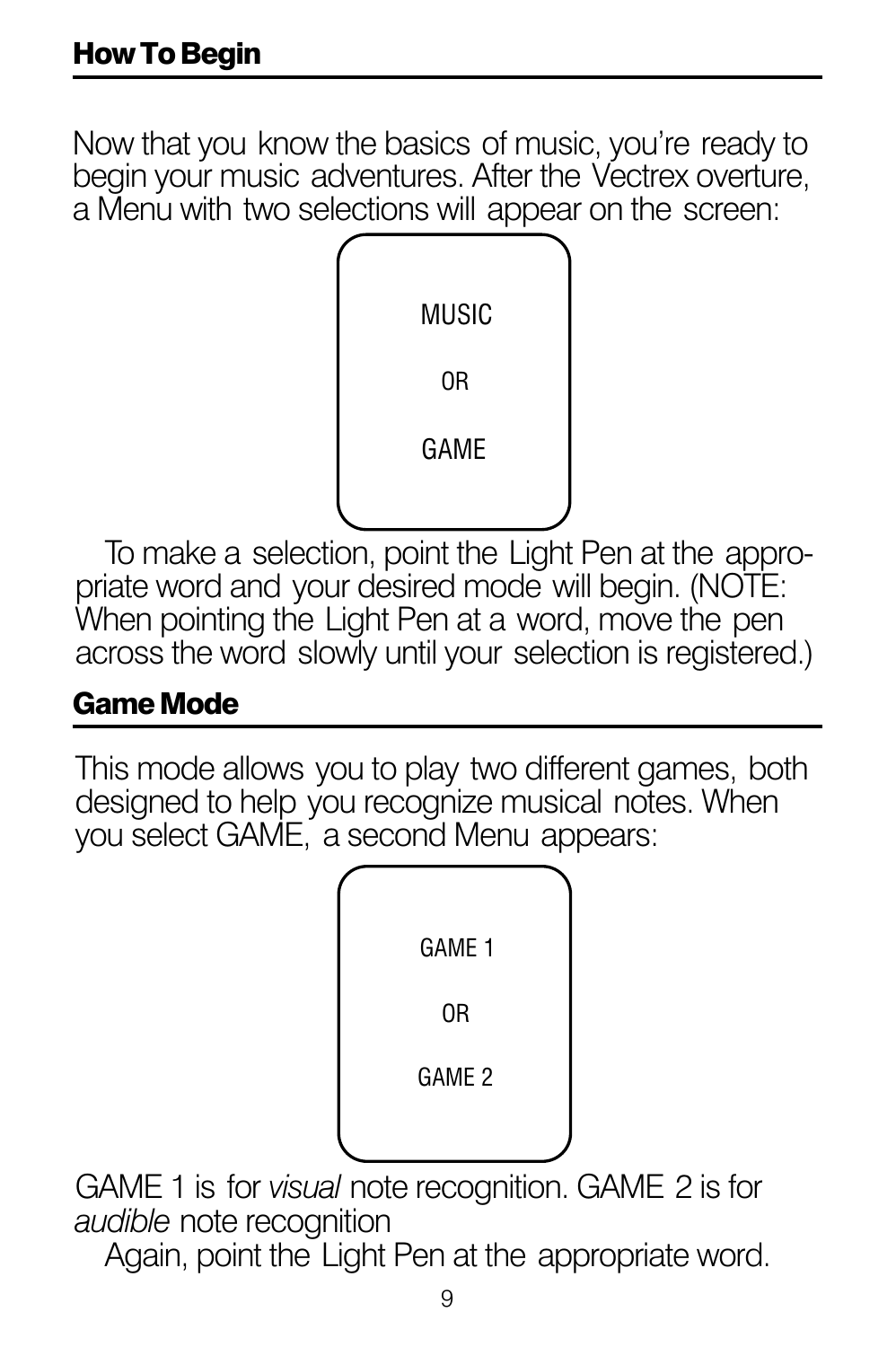The 'Select Key' screen will now appear. You can decide the key in which you wish to play the game by aiming the Light Pen at the appropriate note on the keyboard. Then press Button 1 on the control panel. This enters the key and you're now ready to play!



You will see the Songman play a single note, which will travel along the staff. When the keyboard appears at the bottom of the screen, aim the Light Pen at the same note on the keyboard that you think was just played. Keep the pen aimed at the note until the note appears on the staff. Be sure to aim the Light Pen only at the note you want. A careless aim may cause the Light Pen to pick up a stray (wrong) note.

If you are right, the Songman will reappear and play the same first note, followed by a second note. When the keyboard reappears, aim the Light Pen at the first note until it appears on the staff, then do the same for the second note. If you are again correct, the Songman will add another note and the game will continue in this manner until you make an error.

If you make an error, the Songman will tell you whether the note you selected was LOW or HIGH and will begin the game all over again. Your score, which will be shown in the upper right hand corner of the screen, is the total number of notes correctly identified in succession.

If you get 10 notes right in succession, you automatically get a "second chance" bonus. For example, let's say you get 12 notes right and the thirteenth note wrong. You will get a second chance at trying the same 13-note series. If you miss again, the Songman will start the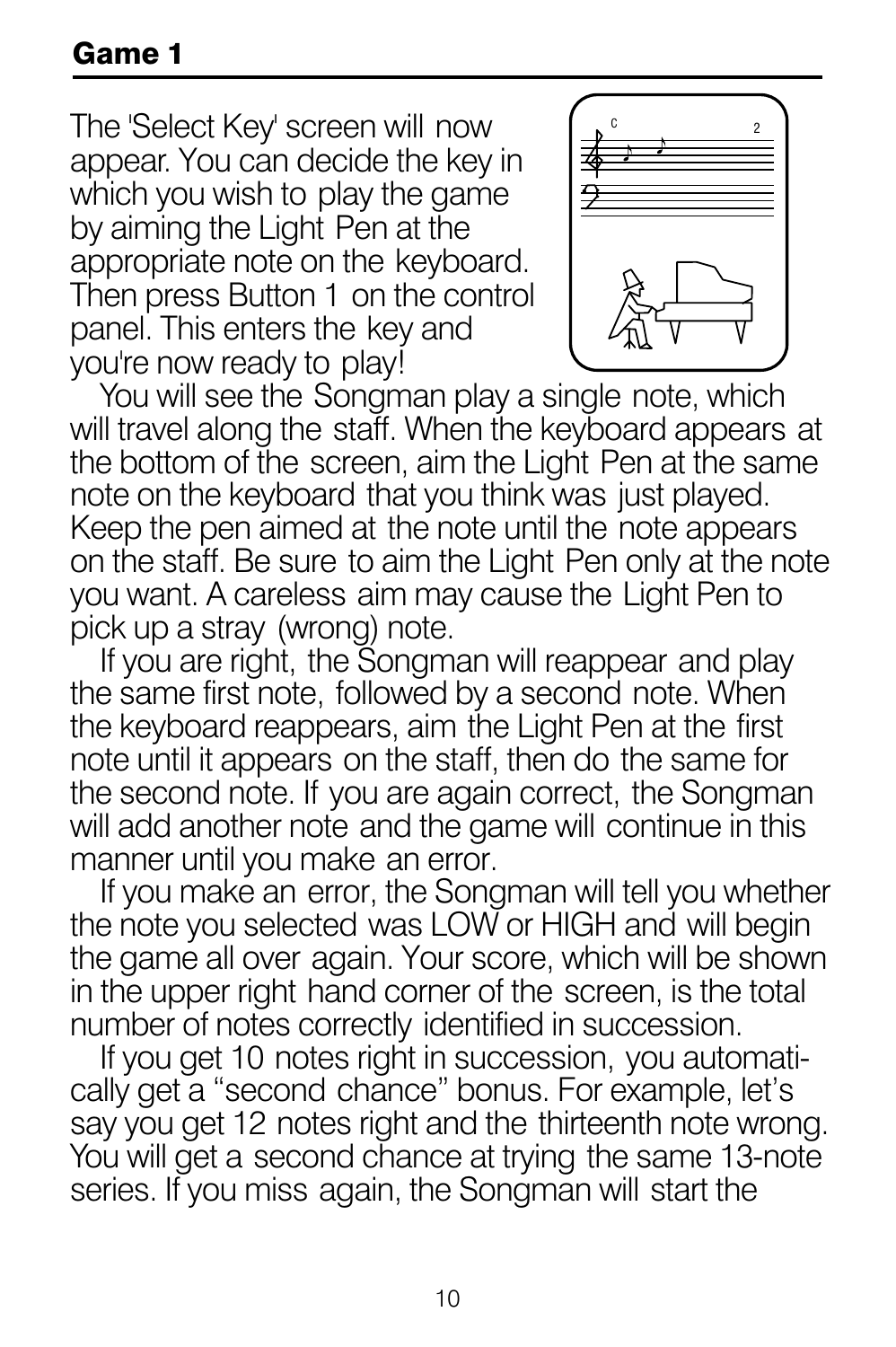game over. You get a similar bonus at 20 notes, at 30 notes and so on up to 100 notes. (100 notes is the Songman's limit.) To exit the game at any time, press Button 4.

### Game 2

This game is a little tougher because you will only *hear* the notes played by the Songman, but you will not see them travel along the staff. Otherwise, the game is played the same as GAME 1. To exit the game at any time, press Button 4.



### Music Mode

This mode allows you to write and play your own music in two-part harmony (called 'voices') plus a rhythm section (snare drum and cymbal). We're going to take one step at a time and walk you through some simple exercises. After you've learned the basics, the rest is entirely up to you. Ready? The world of music is at your fingertips!

When you select MUSIC, a second Menu appears:

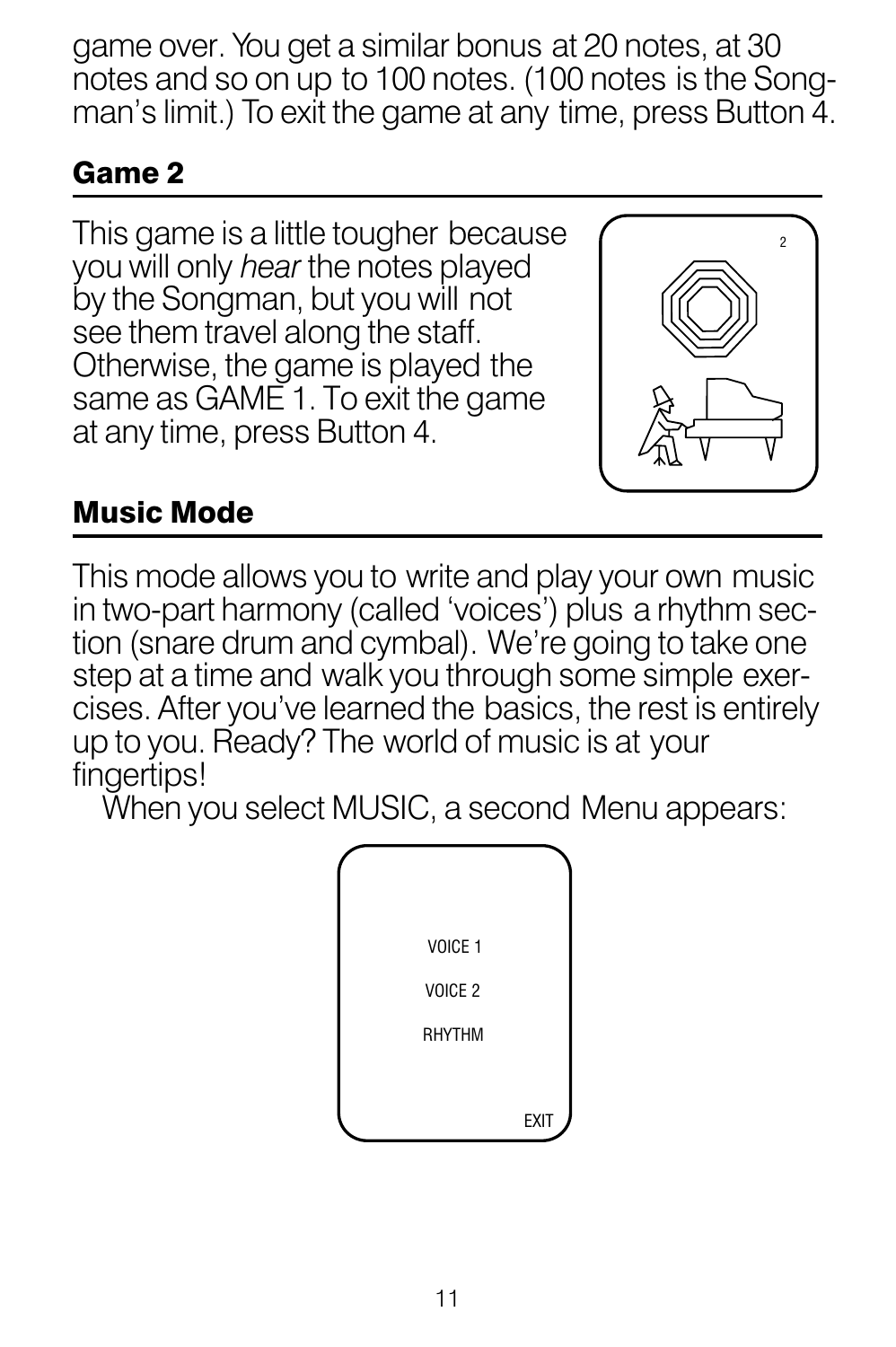Aiming the light pen at the word "EXIT" will take you back to this menu:



Let's start by composing a basic melody. We'll do this on VOICE 1. Point the Light Pen at 'VOICE 1' and the screen will now read:



This shows that VOICE 1 is turned "off". To activate this voice (i.e., turn it "on"), and to select the characteristics of the voice, aim the light pen at 'OFF' and the screen changes to:

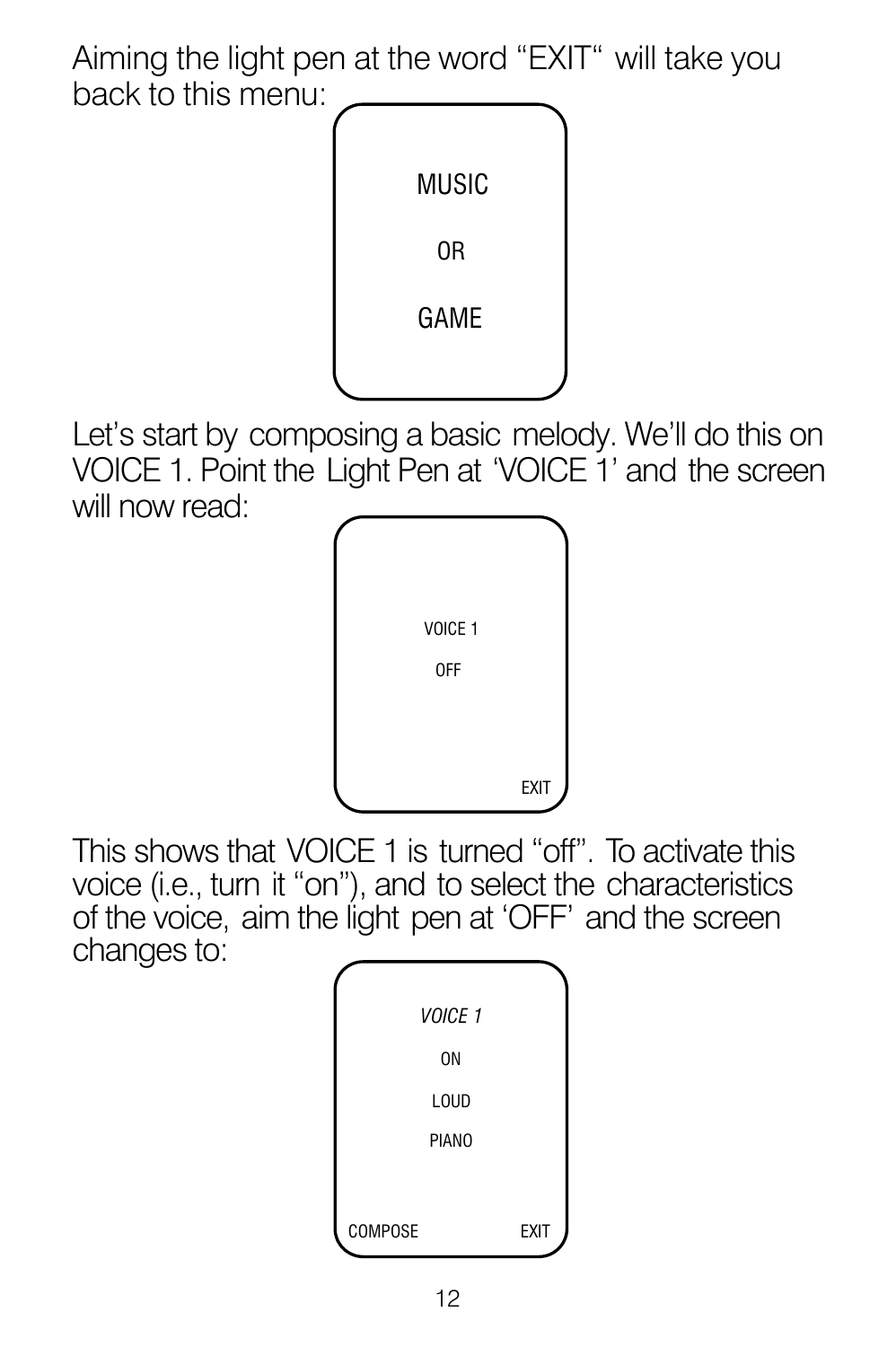Pointing the light pen at "EXIT" takes you back to:



By pointing the light pen at the word LOUD, you can change it to SOFT. Pointing the pen at PIANO will change it to FLUTE. You can also change back to LOUD or PIANO by aiming the pen at SOFT or FLUTE, respectively.

When you have selected your desired characteristics for VOICE 1, point the Light Pen at 'COMPOSE'. The screen will change to a pair of musical staffs and a part of the keyboard.

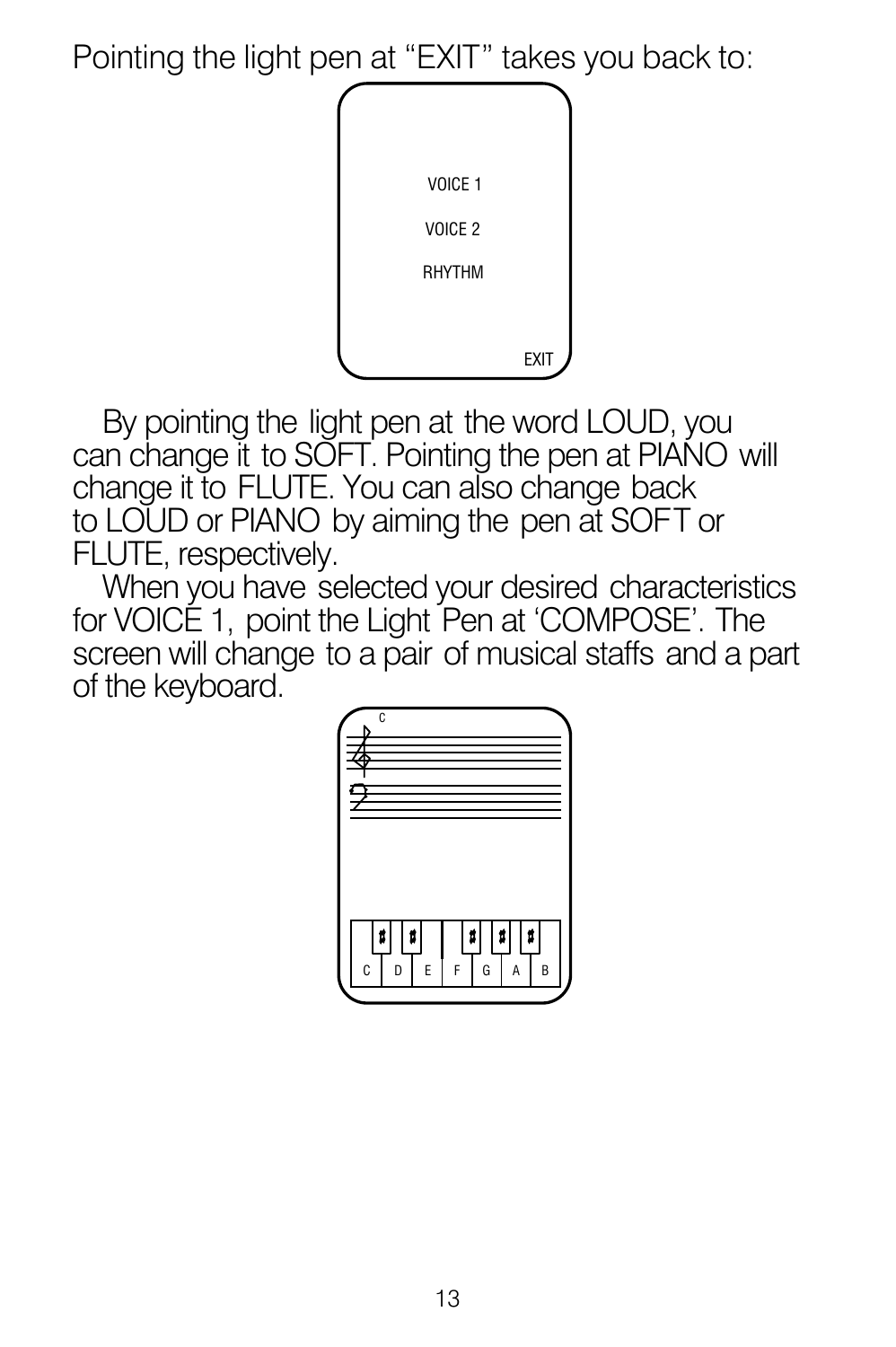Now you're ready to compose! The key will automatically be in "C . (You can compose in different keys, as described later in the "SELECT KEY" section.) " "

You can select notes from four octaves. To choose your octave, move the joystick on the control panel to the left or right to scan up or down the keyboard, respectively. The number on the upper left hand side of the keyboard shows you in which of these four octaves vou're plaving.

When you begin, Melody Master will automatically register a middle "C" note and notes will automatically be eighth notes  $\mathcal I$ . You can change that note to any other simply by aiming the pen at the note on the keyboard that you wish to be the first note of your melody. When you select a note from the keyboard, it will appear on the right side of the appropriate staff. "

When you are sure you have the note you want, press Button 3 to enter or "lock in" the note. Continue to add notes in this manner until your melody is complete. (Don't forget to press Button 3 after your last note to enter that note into the memory.)

For practice, try entering this simple melody (all in eighth notes) into VOICE 1:



### Play Melody

When you have finished entering your melody, you can play it back. First press Button 4 to take you to the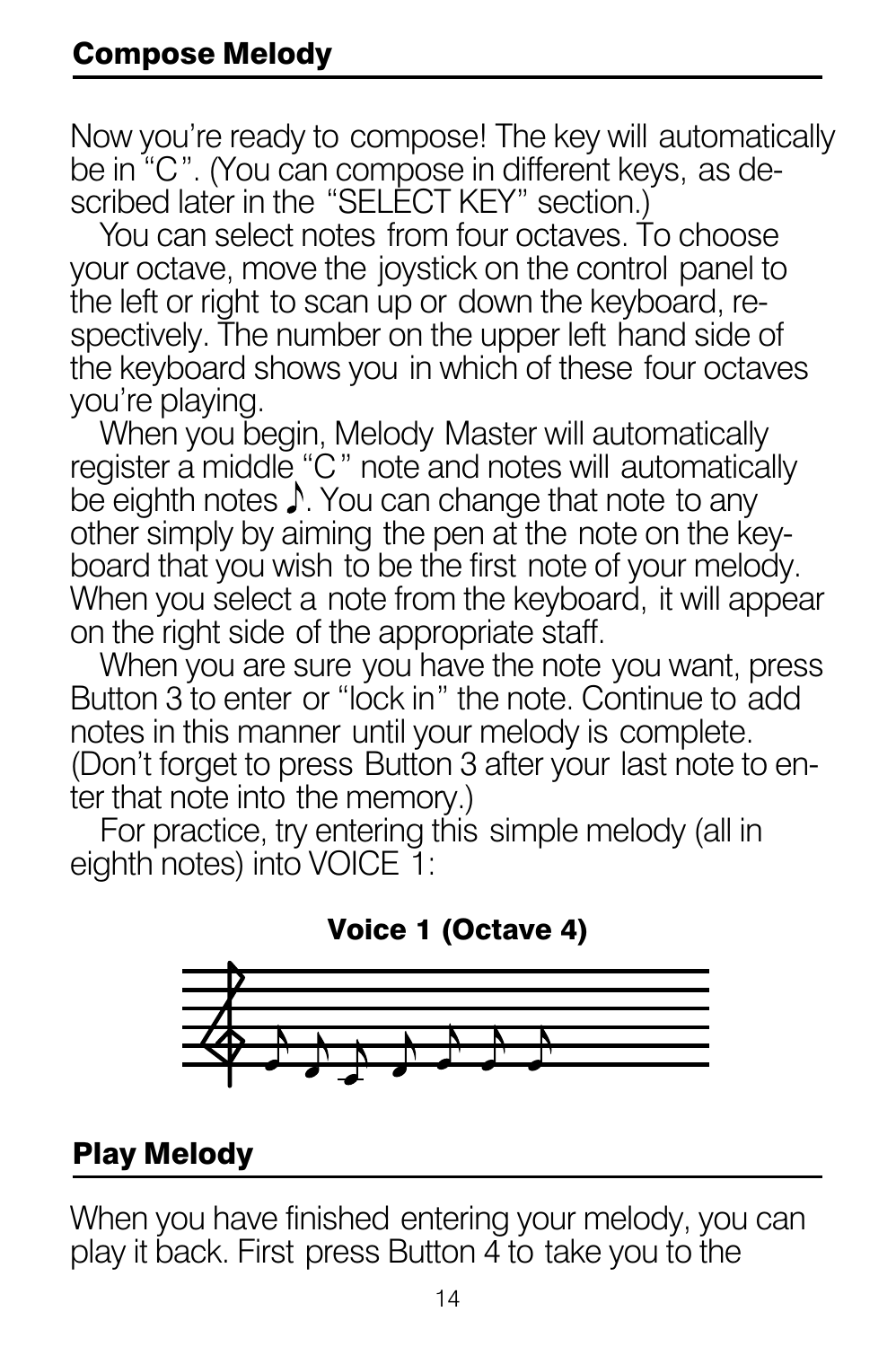menu. Then point the Light Pen at the word 'PLAY'. Your melody will play through once.



### Add Harmony

You can now add a second musical phrase on VOICE 2. Aim the Light Pen at the word 'EXIT' to get you back to the menu. Then point the Light Pen at 'VOICE 2' and follow the same steps as for VOICE 1.



For practice, try entering this simple harmony all in eighth notes, into VOICE 2:

#### Voice 2 (Octave 3)

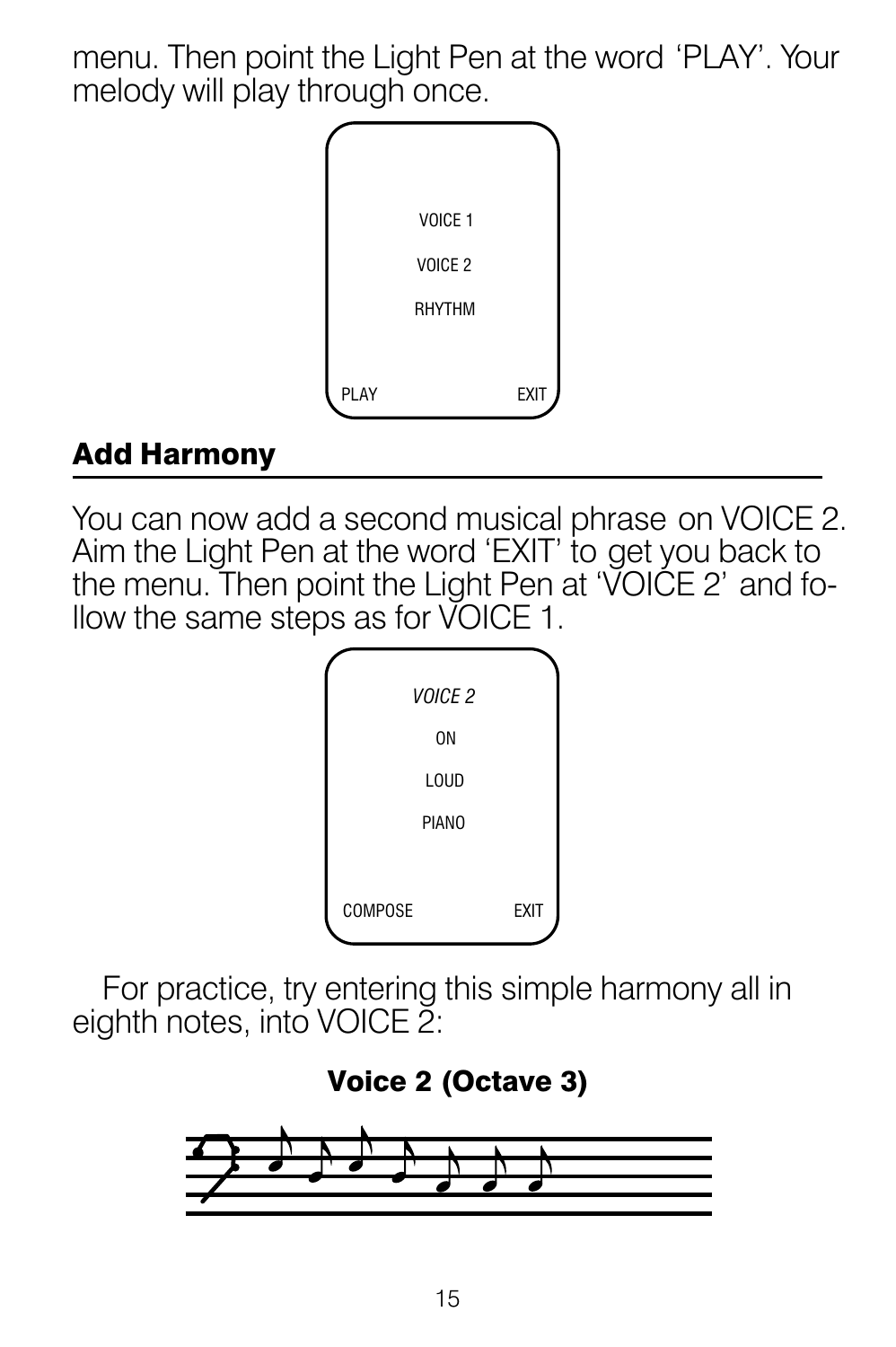When you have entered all the notes you desire on VOICE 2, you can play back both VOICE 1 and VOICE 2 by pressing Button 4 and aiming the Light Pen at 'PLAY'.

### Add Rhythm

Now you're ready to add rhythm. Aim the Light Pen at the word "EXIT" to get back to the menu. Then point the pen at the word 'RHYTHM'. Turn the rhythm on by aiming the Light Pen at the word 'OFF' and use the Light Pen to choose between a 'LOUD' or 'SOFT' rhythm track. Then point the pen at the word 'COMPOSE'. "



Because your rhythm track will be *automatically* placed in a continuous loop, it is not necessary to write a rhythm track that's the exact same length as your melody. All you have to do is enter a short rhythmic phrase (i.e., a "beat") and let the automatic loop take over.

Press Button 1 and you get a cymbal sound. Press Button 2 and you get a snare drum sound. Button 3 gives you rests. All these actions occur as sixteenth notes. (In other words, there are 16 beats of cymbals/ drums/rests for every whole note.)

For practice, try entering the following simple beat into the RHYTHM track:

| <b>CYMBAL</b> | <b>REST</b> | <b>DRUM</b> | <b>REST</b> |
|---------------|-------------|-------------|-------------|
| (Button 1)    | (Button 3)  | (Button 2)  | (Button 3)  |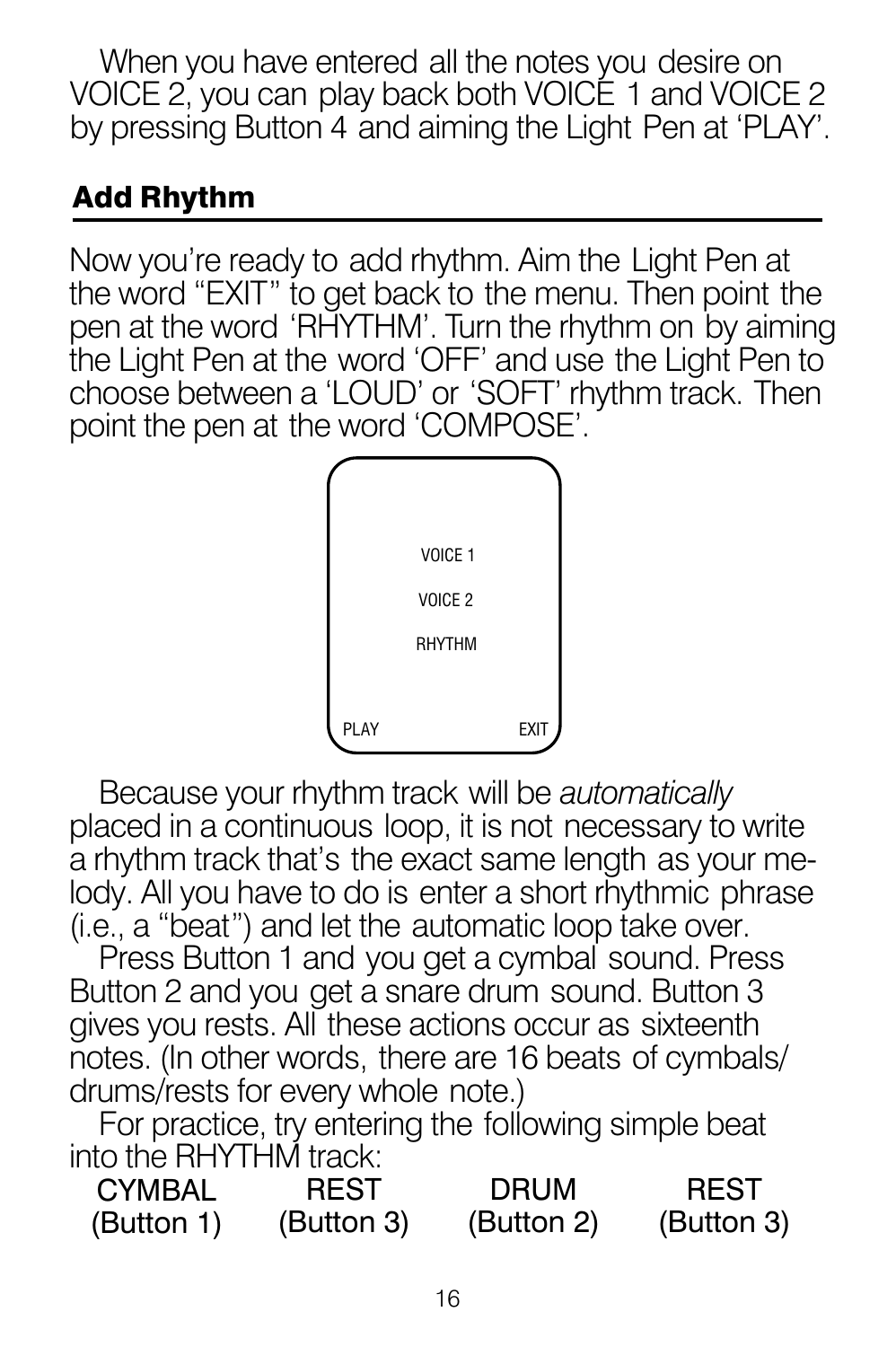

Once you've entered the rhythm track, press Button 4 to get to the menu. Then aim the Light Pen at the word



'PLAY', and your entire composition will play back as desired. To stop the music, press Button 4 again.

## Select Key

You may wish to compose a song in a key other than "C". (The key will automatically be in "C" unless you wish to change it.) To change the key, aim the Light Pen at the letter 'M' (for Menu) found in the middle of the screen. This gives you the following menu: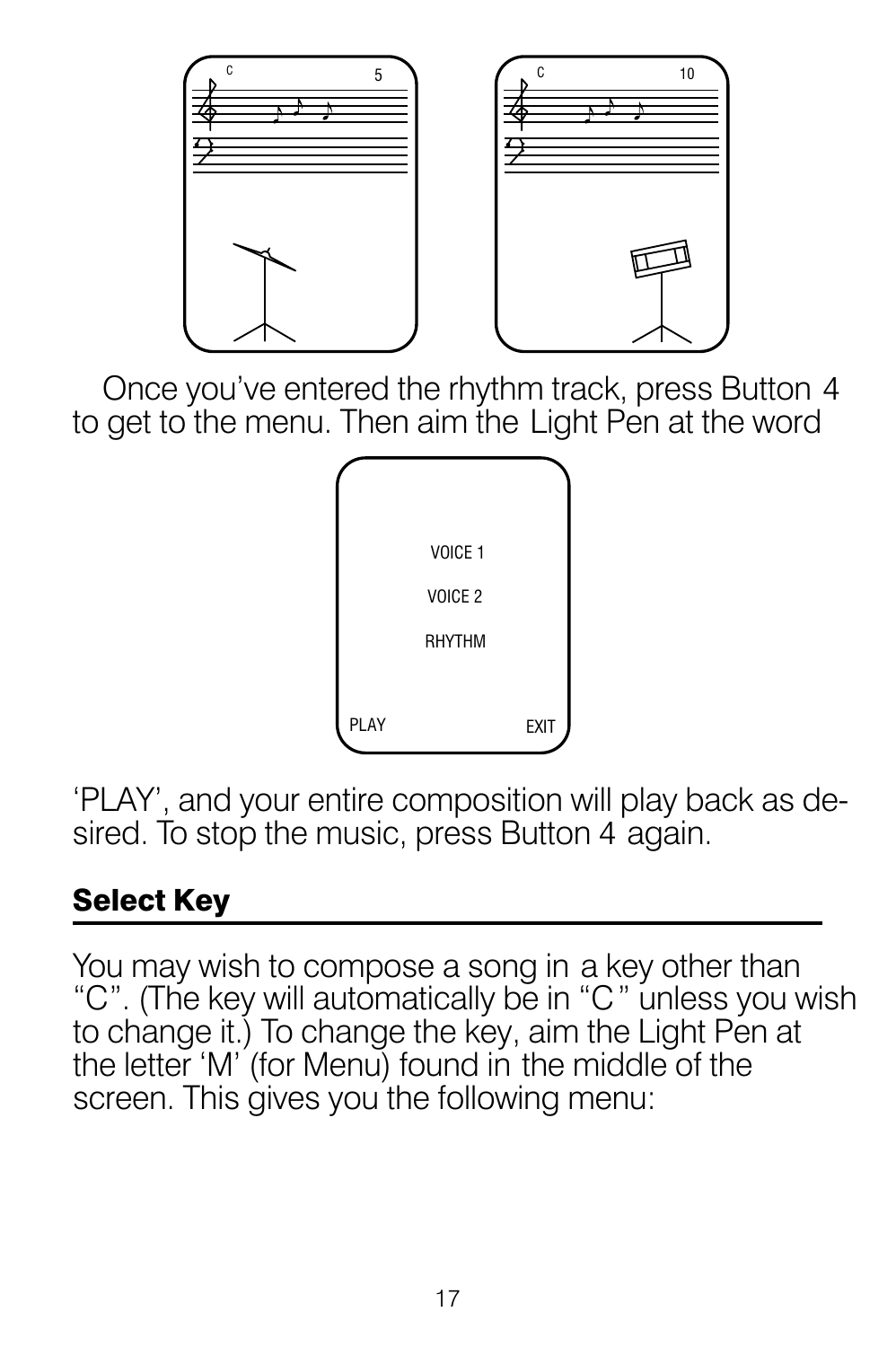

Aim the Light Pen at the word 'KEY' and the 'Select Key' screen will appear. Point the Light Pen at the note on the keyboard that corresponds to the key you desire and press Button 1. This enters the key and takes you back to the screen with the staffs and partial keyboard. The key will be shown in the upper left hand corner of the screen. (The 'ERASE' and 'LOOP' functions are explained later.)

### Note Values & Rests

Most songs have a variety of note values and rests rather than just eighth notes that we used in the simple example above. While you are composing your song, you can change the value of the note (i.e., how *long* the note plays) or make it a rest (*no* sound for a period of time) by aiming the Light Pen at the note sign  $\Lambda$  found in the middle of the screen. The keyboard will disappear and a series of symbols will take its place.

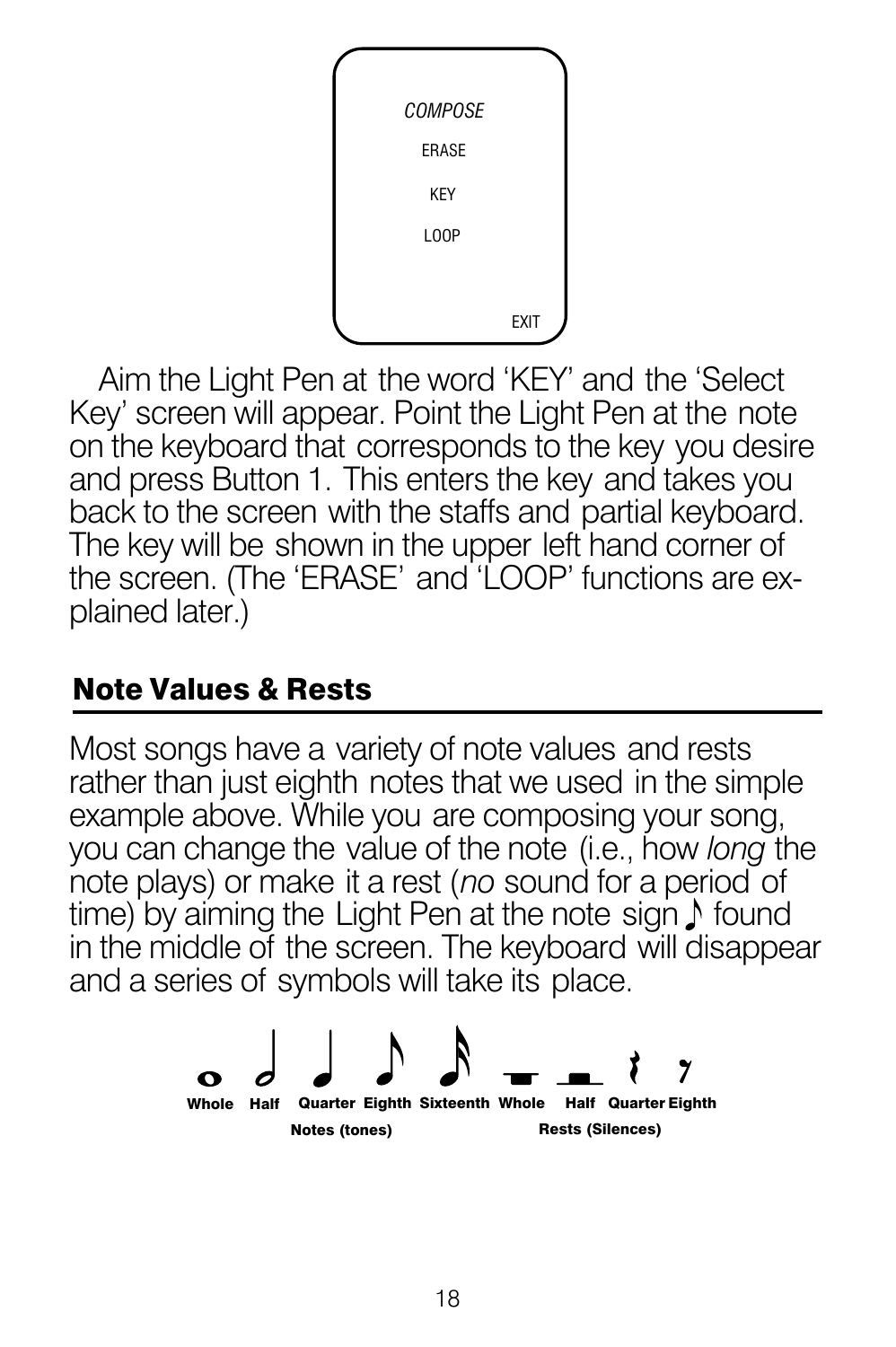You will also see the word 'DOT'. Adding a dot to the note you choose increases the length of this note by half of its original value. For example, a dotted quarter note is the same length as three eighth notes. (MELODY MASTER does not allow you to dot a sixteenth note.) You can add the dot to a note by aiming the pen at the word 'DOT'. You can remove the dot from the note by aiming the pen at the word "DOT" again. There is no need to dot a rest.

Choose the value of the note or rest by aiming the Light Pen at the appropriate symbol. If you want to change the note itself to a different note, press Button 1 to return the keyboard to the bottom of the screen and then aim the pen at the new note. When you're sure you have the note or rest you want, press Button 3. This enters or "locks in" the note or rest and moves it slightly to the left on the staff.

*Note:* After the first note of your tune is entered, you will see an eighth rest ( $\gamma$  symbol) on the staff. You can automatically enter the rest simply by pressing Button 3, or you can change the rest to any note or any other rest by following the instructions above. Continue to add notes or rests in this manner until your melody is complete. (Don't forget to press Button 3 each time to enter your notes or rests.)

### Editing

If you feel you've made a mistake while entering your composition or simply change your mind, aim the Light Pen at the word "EXIT". Then point the Light Pen at VOICE 1 or VOICE 2 whichever you wish to change. Then aim the Light Pen at the word "EDIT". Each time you press Button 3 your composition will appear on the screen one note at a time. " —

To change a note, point the Light Pen at the desired *new* note. You can also change the value of the note or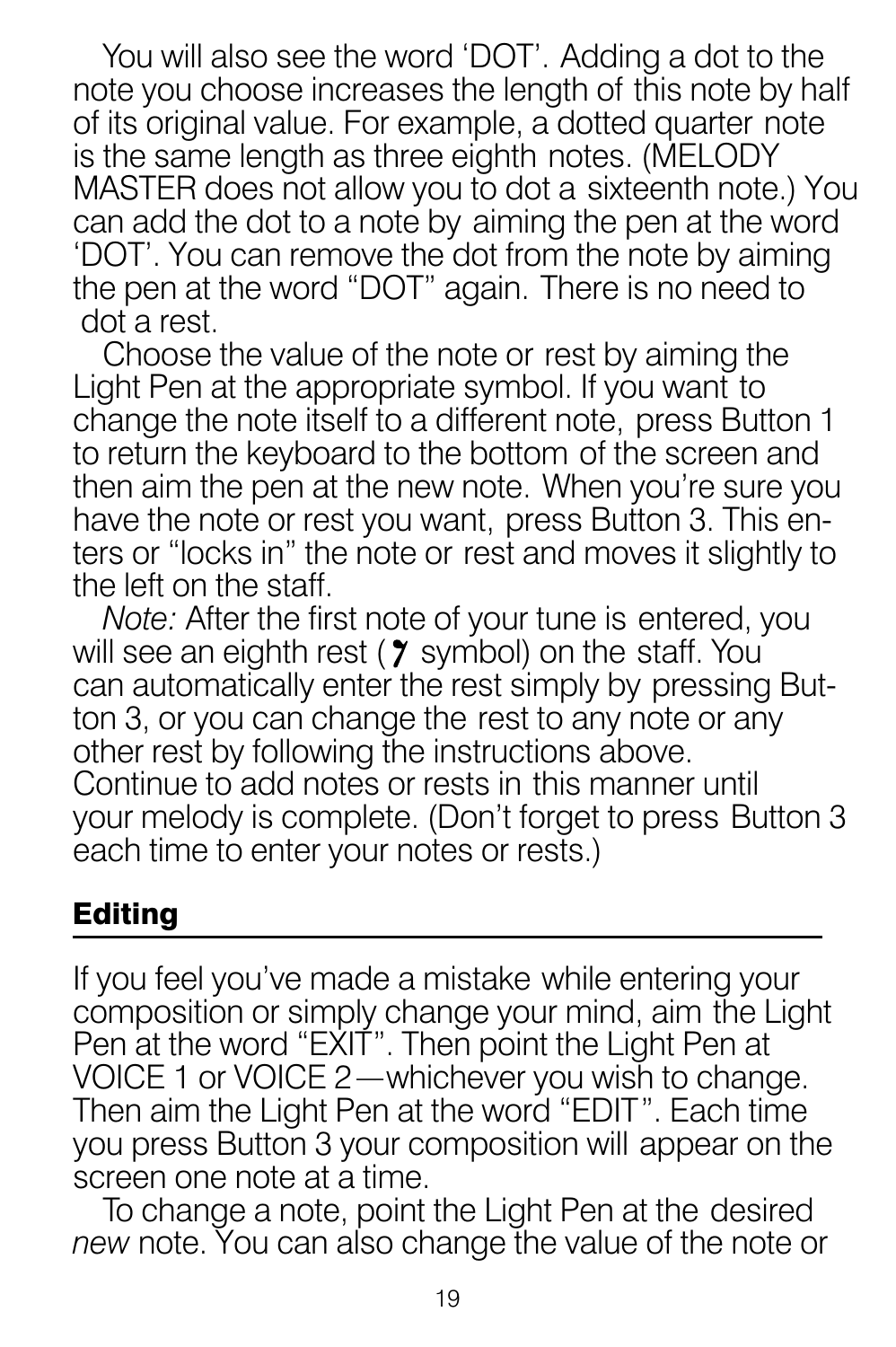change it to a rest by entering the  $\Lambda$  mode and following the same procedure as when you entered the note — or rest — the first time through. Press Button 3 to enter the new note and move it along the staff.

When you're in the edit mode, aiming the Light Pen at the letter M found in the middle of the screen will give you the "Edit" Menu:



#### Erase:

This function appears in both the EDIT mode and in the COMPOSE mode. Aiming the Light Pen at the word "ERASE" will give you the "Erase" Menu:



If you change your mind and decide *not* to erase anything, aim the pen at the word "EXIT" which takes you back to the staffs and keyboard screen. To erase everything you've entered on VOICE 1, VOICE 2 or RHYTHM, aim the pen at the appropriate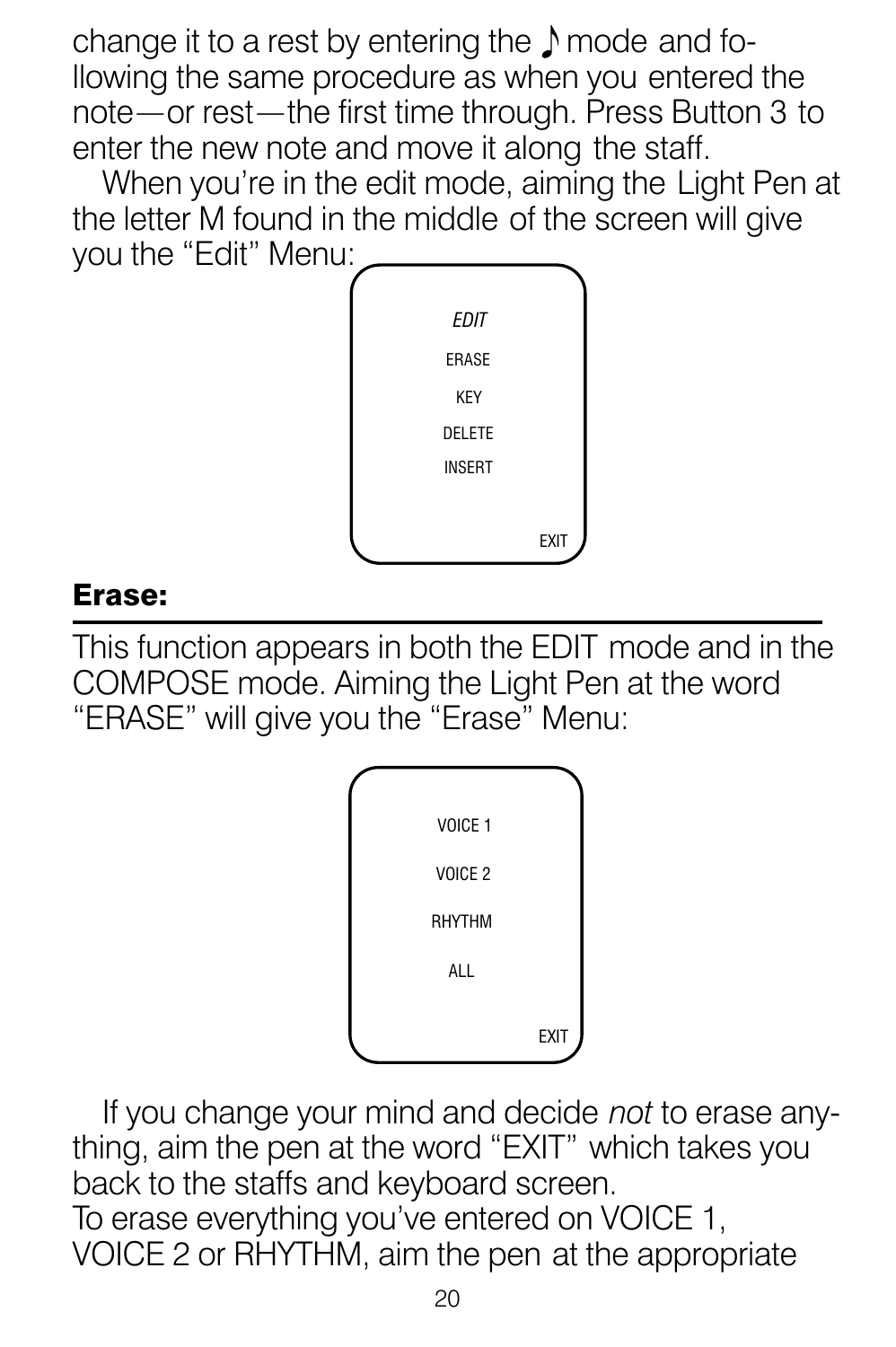word, which will take you to that particular track and show that it is "OFF". To erase *all* tracks, point the pen at the word 'ALL' which will then disappear. Then point the pen at "EXIT" to get to the menu.



#### Key:

Aiming the Light Pen at the word "KEY" will produce the "Select Key" screen, which we've discussed earlier.

### **Delete**

If you want to remove a note from your composition, you must first use the "Edit" mode —the staffs and keyboard screen—to arrive at the note you wish to delete. For example, say you have a five-note melody and you wish to change this to a four-note melody by removing the second note in the series.

When this note appears at the right side of the staff, point the Light Pen at the letter M found in the middle of the screen. This gives you the "Edit" Menu. Now aim the Light Pen at the word "DELETE" and the unwanted note will vanish. The next note in your composition will then appear at the right side of the staff and you can continue to edit.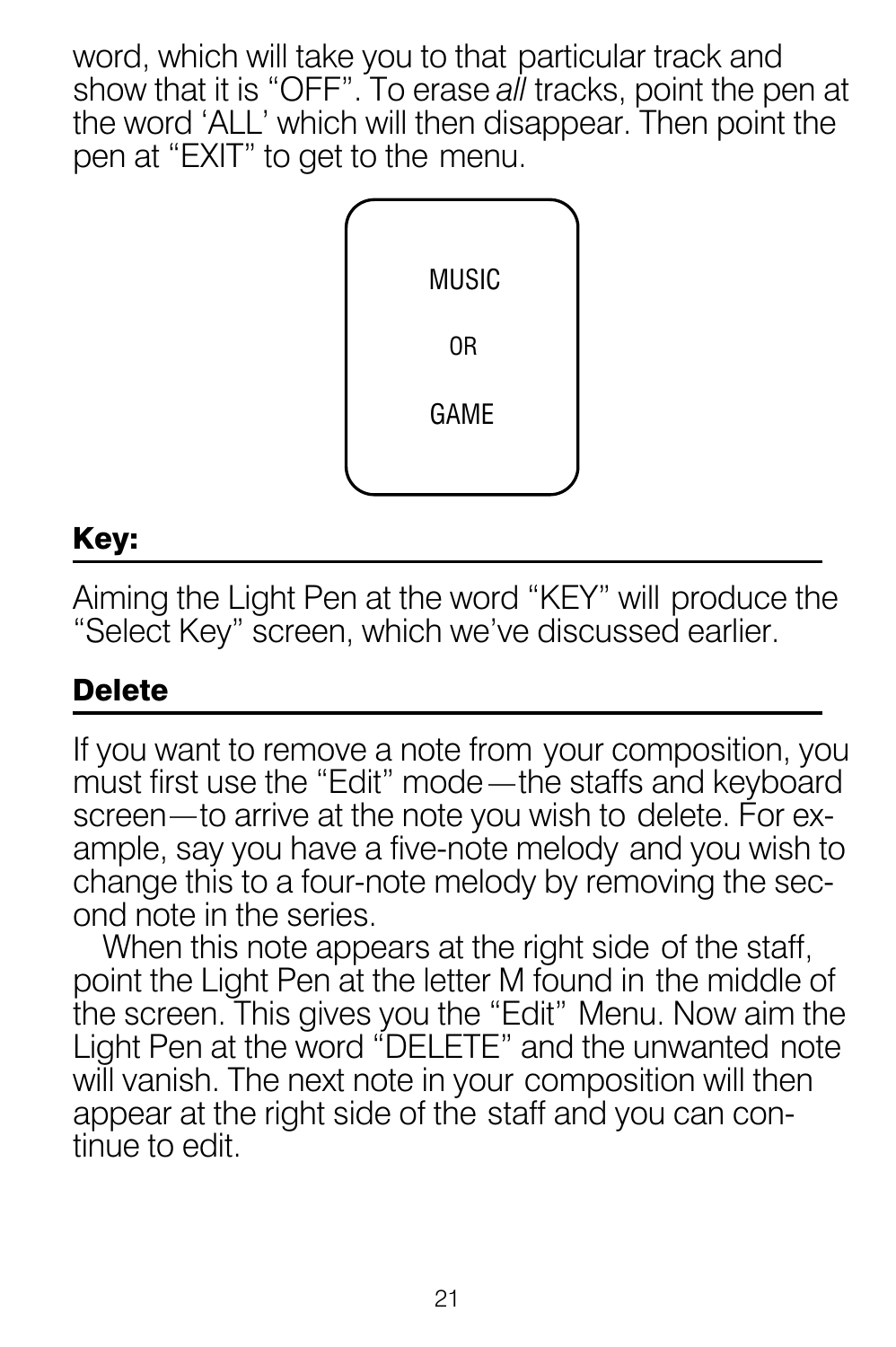#### Insert

If you want to add an extra note to your composition, you must first use the "Edit" mode—the staffs and keyboard screen—to arrive at the note immediately preceeding the note you wish to insert. For example, say you have a four-note melody and you wish to change this to a fivenote melody by adding a new note between the second and third notes you already have.

When the second note appears at the right side of the staff, point the Light Pen at the letter M found in the middle of the screen. This gives you the "Edit" Menu. Now aim the Light Pen at the word "INSERT" and a new note will appear. This new note will be the same as the note which preceeded it. If you want to alter the tone or value of this new note, you can do this now in the normal manner before pressing Button 3 to enter the new note into the memory

#### Editing Rhythm

If you make a mistake while entering your rhythm track or simply change your mind, correct the situation by pointing the Light Pen at the word "EXIT" and return to the



menu. Then aim the Light Pen at the word "RHYTHM". This gives you the "RHYTHM" Menu. Aim the Light Pen at the word "COMPOSE" and start over. Your initial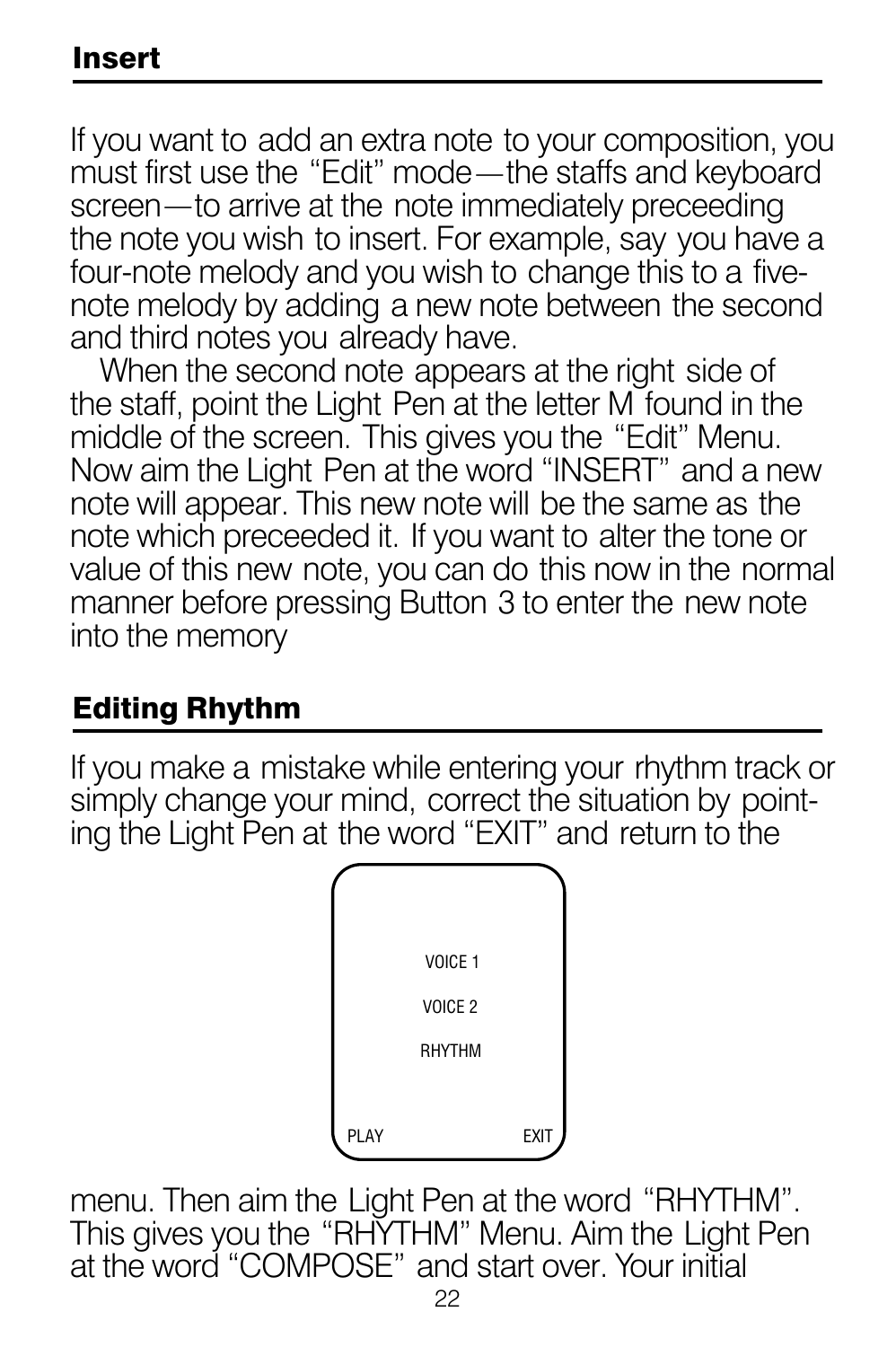rhythm track will be automatically erased as you compose over it.

### Looping

MELODY MASTER is also capable of creating a musical loop (i.e., a multi-note phrase that repeats indefinitely). For example, let's say you've entered a four-note musical phrase on VOICE 1. (Remember, you must press Button 3 to enter the fourth note before going any further.) Instead of pressing Button 4, aim the Light Pen at the letter M found in the middle of the screen. This takes you back to the "COMPOSE" Menu. Now point the Light Pen at the word "LOOP". This will cause your four-note phrase to repeat and repeat and repeat. .. (To stop the music, press Button 4.)

# On/Off Options

While composing or editing, and during playback, you can select which tracks you would like to be "ON" or "OFF". You can also change the characteristics of the tracks (Loud or Soft, for example).

For example, let's say you've composed a melody on VOICE 1 but want to turn that voice "OFF" while you compose harmony on VOICE 2. To switch VOICE 1 "Off," simply point the Light Pen at "EXIT" to get back to the menu.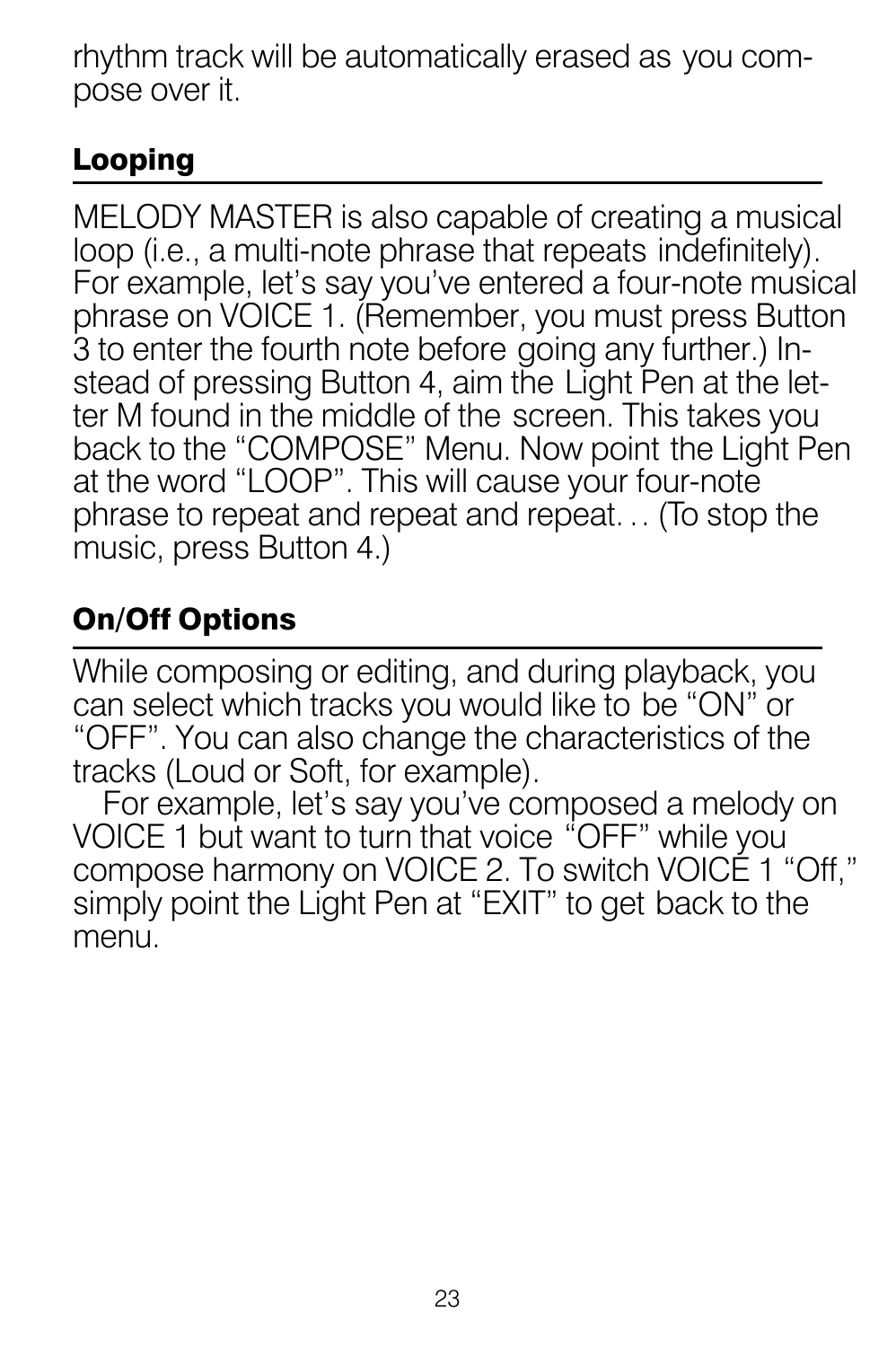Then, aim the pen at "VOICE 1". When the screen displays VOICE 1's characteristics, turn the voice "OFF" by pointing the pen at the word "On". Then aim the pen at the word "EXIT" to get back to the Menu.



Then aim the pen at VOICE 2 and compose as described earlier.

### Let's Try A Complete Song!

Now that you know all the features built into Melody Master, you can compose a more interesting tune! Try the following song—"She'll Be Comin' Round the Mountiain". It includes many different note values and rests on several octaves. It's even in the key of "F," so don't forget to follow the "SELECT KEY" instruction before you begin composing. Don't forget, if you make any mistakes, you can correct them in the "EDIT" mode. Have fun!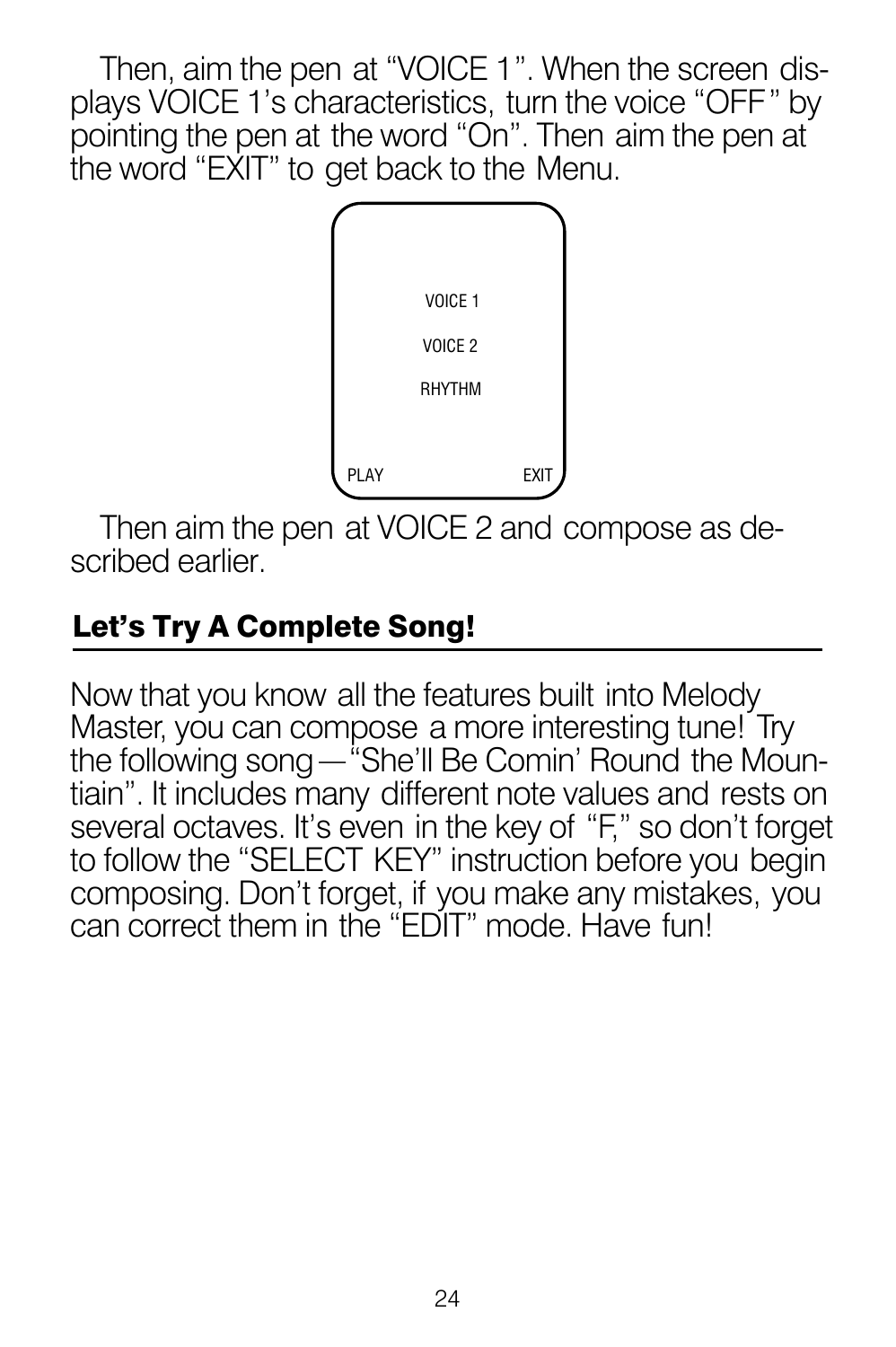#### She'll be Comin' Round the Mountain

(Note: This song is in the key of "F")



(Note: You'll have to use the joystick to shift octaves while composing)



#### *RHYTHM*

|                         | $\sim$ $\sim$ $\sim$<br><b>.</b> |                           | .<br>$\sim$ $\sim$ $\sim$         |                  |
|-------------------------|----------------------------------|---------------------------|-----------------------------------|------------------|
| п<br>.,                 |                                  | m                         |                                   |                  |
|                         |                                  |                           |                                   |                  |
| Drum<br><b>Button 2</b> | 7 Rests<br><b>Button 3</b>       | Cymbal<br><b>Button 1</b> | <b>7 Rests</b><br><b>Button 3</b> | Then let it loop |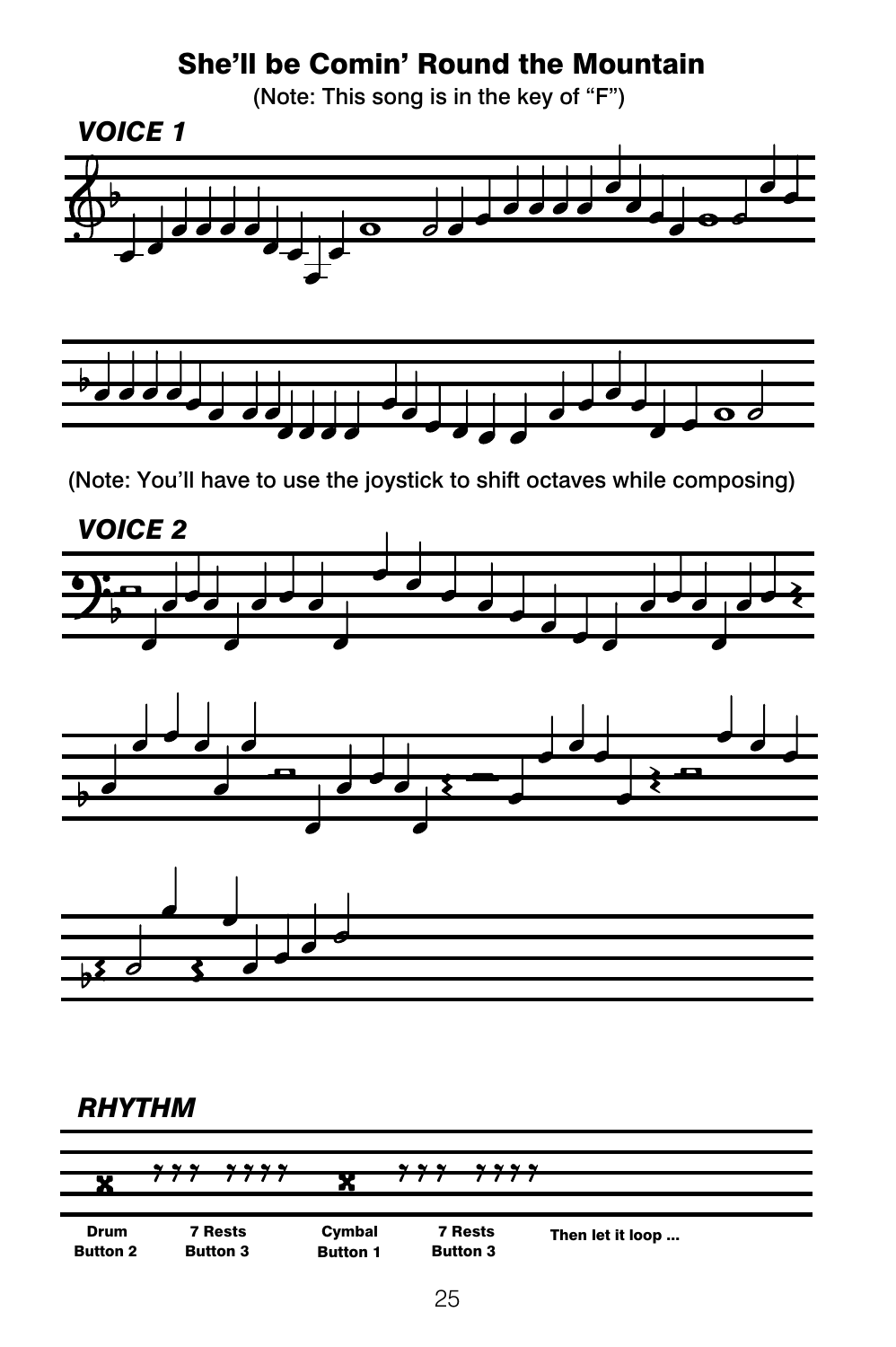**MELODY MASTER stores up to 130 commands on** each track. If you attempt to enter 131, the word "OVER-FLOW" will flash on the screen for few seconds. The screen will then return to the last several notes or rests you entered. If this happens, you can either press Button 4 and you'll return to VOICE 1/VOICE 2/RHYTHM menu, or you can put your composition into a loop, as described earlier. You will not lose the information you've entered.

**MELODY MASTER does not store your compositions** indefinitely. When you turn the unit off, everything in the system will be lost.

**Most importantly, DO NOT REMOVE THE MELODY** MASTER CARTRIDGE FROM THE CONSOLE WHILE THE UNIT IS STILL TURNED ON! Switch the unit off first.

 $\blacksquare$  No matter how you choose to use your MELODY MAS-TER, have fun!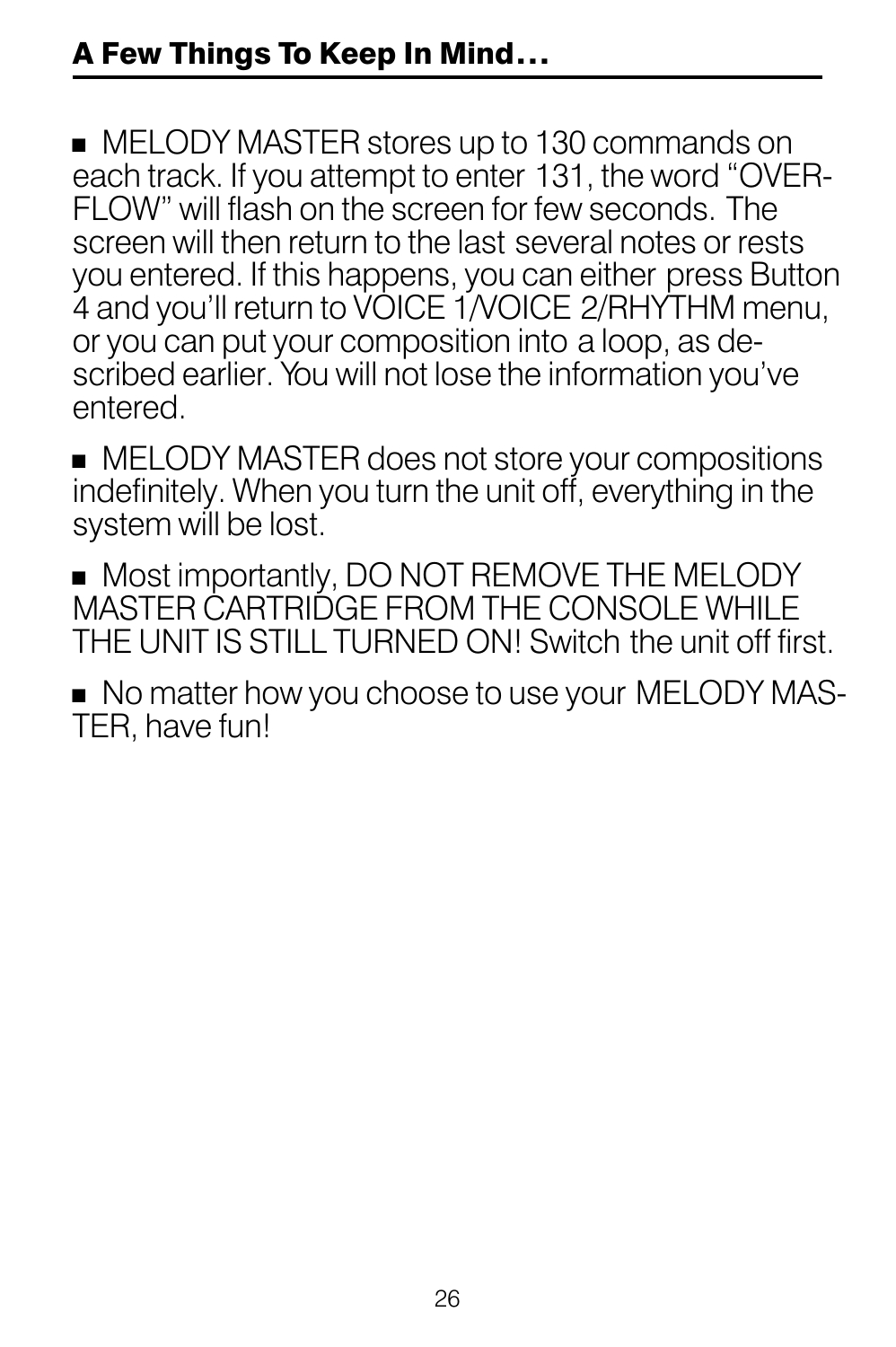This Video Game Cartridge is warranted by General Consumer Electronics, Inc. to the original consumer purchaser in the U.S.A. for a period of 90 days from the original purchase date under normal use and service against defective workmanship and materials. ANY IMPLIED WARRANTIES ARE ALSO LIMITED IN DURATION TO THE NINETY (90) DAY PERIOD FROM THE ORIGINAL PURCHASE DATE. SOME STATES DO NOT ALLOW LIMITATIONS ON HOW LONG AN IMPLIED WAR-RANTY LASTS. SO THE ABOVE LIMITATION MAY NOT APPLY TO YOU.

 This warranty is void if the GCE Video Game Cartridge has been damaged by accident, unreasonable use, neglect, misuse, abuse, improper service, modification, subject to commercial use or other causes not arising out of defects in workmanship or materials and is limited to electronic and mechanical parts contained in the cartridge.

 GENERAL CONSUMER ELECTRONICS, INC. SHALL NOT BE LIA-BLE FOR LOSS OF USE OF THE VIDEO GAME CARTRIDGE OR OTHER INCIDENTAL OR CONSEQUENTIAL COSTS. EXPENSES OR DAMAGES INCURRED BY THE PURCHASER RESULTING FROM BREACH OF ANY EXPRESS OR IMPLIED WARRANTIES ON THE VIDEO GAME CARTRIDGE. SOME STATES DO NOT ALLOW THE EX-CLUSION OR LIMITATION OF INCIDENTAL OR CONSEQUENTIAL DAMAGES. SO THE ABOVE LIMITATION OR EXCLUSION MAY NOT APPLY TO YOU.

 During the warranty period, if found to be defective due to workmanship or materials, the GCE Video Game Cartridge will at the option of General Consumer Electronics, Inc. be repaired or replaced with a new or reconditioned GCE Video Game Cartridge without charge for parts or labor when returned by Purchaser with proof of purchase date, shipped prepaid to General Consumer Electronics, Inc. at the following address:

#### **General Consumer Electronics Inc.**

233 Wilshire Boulevard

Santa Monica, California 90401

 In the event that your GCE Video Game Cartridge is replaced, the warranty on the replacement will be ninety (90) days from the date of its return to you.